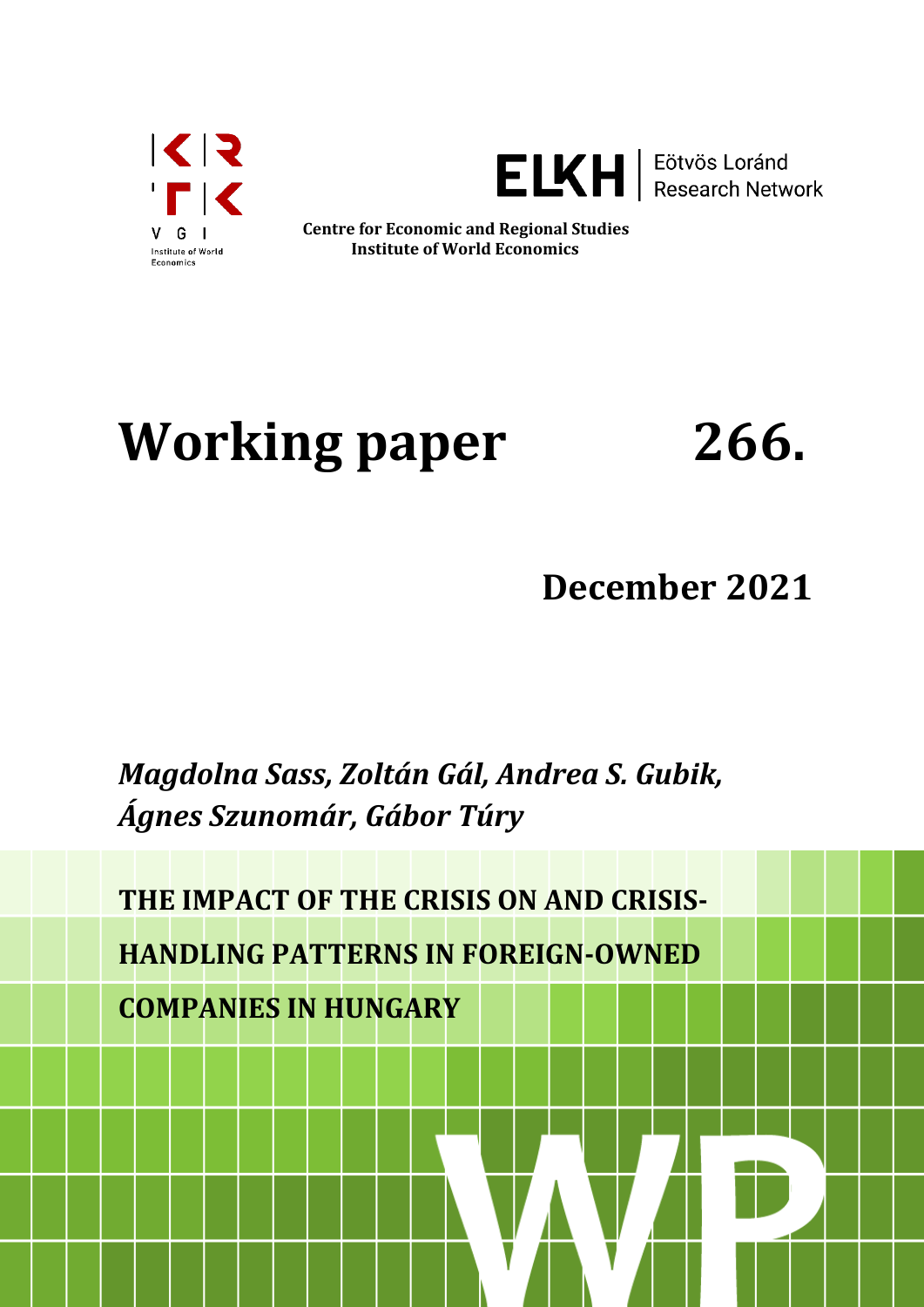Centre for Economic and Regional Studies - Institute of World Economics ELRN Working Paper Nr. 266 (2021) 1–31. December 2021

# The impact of the crisis on and crisis-handling patterns in foreign-owned companies in Hungary

## Authors:

#### **Magdolna Sass**, director - IWE CERS ELRN

**Zoltán Gál**, senior reseacher, professor - CERS IRS, University of Pécs

**Andrea S. Gubik**, PhD, associate professor – University of Miskolc

**Ágnes Szunomár**, senior research fellow, head of Research Group on Development Economics - IWE CERS ELRN

**Gábor Túry**, research fellow – IWE CERS ELRN

KRTK VGI Working Papers aim to present research findings and stimulate discussion. The views expressed are those of the authors and constitute "work in progress". Citation and use of the working papers should take into account that the paper is preliminary. Materials published in this series may be subject to further publication.

– The contents of this paper are the sole responsibility of the authors and do not necessarily reflect the views of other members of the research staff of the Institute of World Economics, Centre for Economic and Regional Studies.

#### ISSN 1215-5241

ISBN 978-963-301-716-6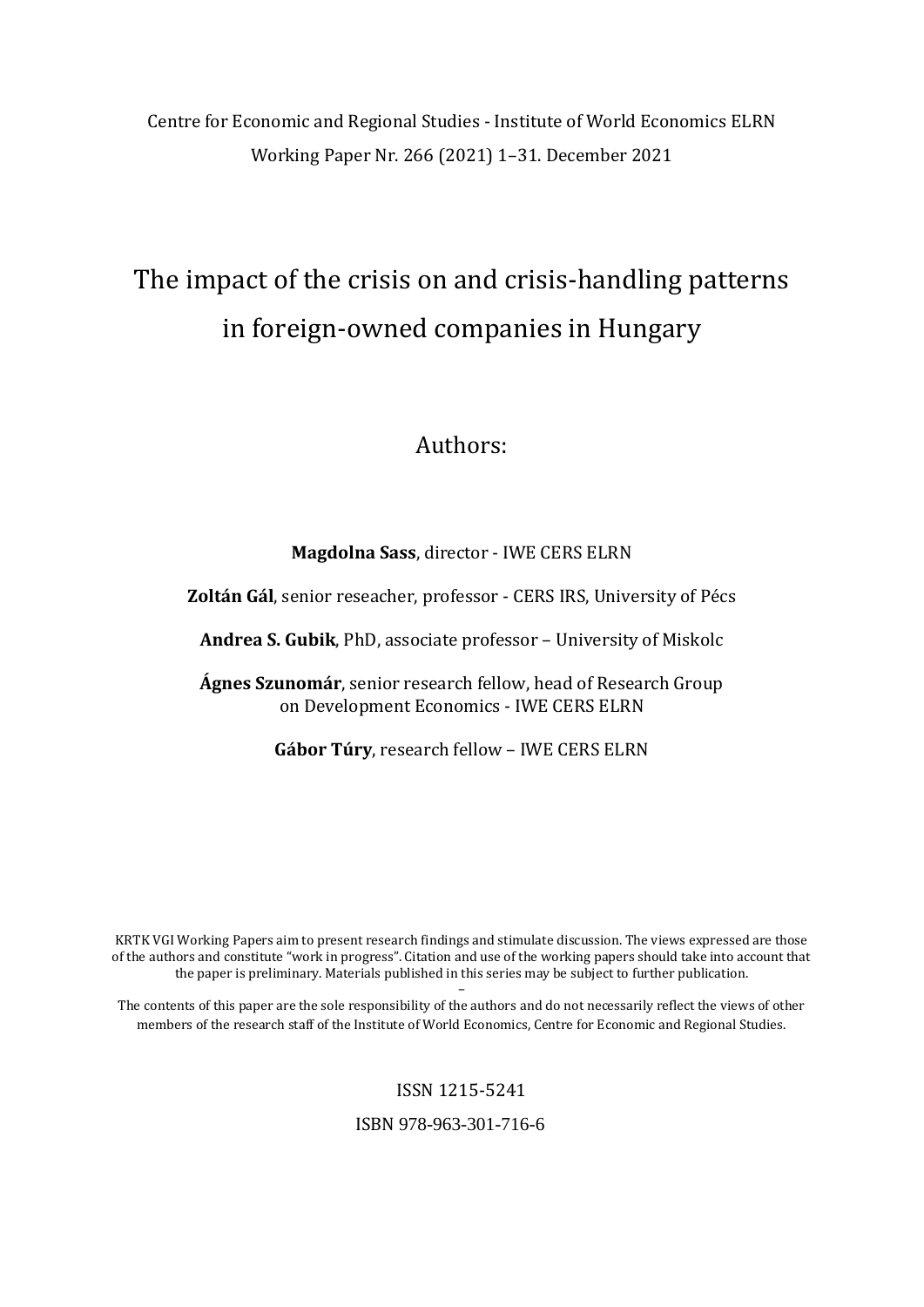

# **The impact of the crisis on and crisis-handling patterns in foreign-owned companies in Hungary**

Magdolna Sass1, Zoltán Gál2, Andrea S. Gubik**3**, Ágnes Szunomár4, Gábor Túry<sup>5</sup>

#### *Abstract*

The COVID-19 pandemic has brought over a related economic crisis, which affected firms differently. The paper concentrates on the impact of the pandemic on foreign-owned subsidiaries operating in Hungary in the automotive and electronics industries. Based on interviews with the representatives of fifteen such companies, we analysed the extent of the impact of the crisis on these firms and their crisis handling measures, including their reliance on state support. Our results are mainly in line with findings from the international literature, but with certain new elements. We found that not only the industry but the activity itself is also important from the point of view of the impact of the crisis. We have also shown that foreign-owned subsidiaries are seldom in need for state financial support. In Hungary, as well as in other countries, layoff is the last resort for handling the crisis. We showed signs of increasing solidarity in handling the crisis at the company level.

*JEL***:** F23, H12, L62, L63

*Keywords***:** economic crisis, foreign-owned subsidiaries, automotive and electronics

industries, Hungary

<u>.</u>

# **1. Introduction**

The COVID-19 pandemic has serious and long-lasting consequences on the economies and the firms operating therein. It affected industries and countries to different extent and various economic actors reacted differently to the consequences of the crisis.

<sup>&</sup>lt;sup>1</sup> director, IWE CERS ELRN, Tóth Kálmán str. 4, H-1097 Budapest, Hungary. Email[: sass.magdolna@krtk.hu](mailto:sass.magdolna@krtk.hu)

<sup>&</sup>lt;sup>2</sup> senior reseacher, professor - CERS IRS, University of Pécs. Email: [gal.zoltan@krtk.hu](mailto:gal.zoltan@krtk.hu)

<sup>3</sup> PhD, associate professor - University of Miskolc, Faculty of Economics, 3515 Miskolc-Egyetemváros. Email: [andrea.gubik@uni-miskolc.hu](mailto:andrea.gubik@uni-miskolc.hu)

<sup>4</sup> senior research fellow, head of Research Group on Development Economics - IWE CERS ELRN, Tóth Kálmán str. 4, H 1097 Budapest, Hungary. Email: [szunomar.agnes@krtk.hu](mailto:szunomar.agnes@krtk.hu)

<sup>5</sup> research fellow - IWE CERS ELRN, Tóth Kálmán str. 4, H -1097 Budapest, Hungary. Email: [tury.gabor@krtk.hu](mailto:tury.gabor@krtk.hu)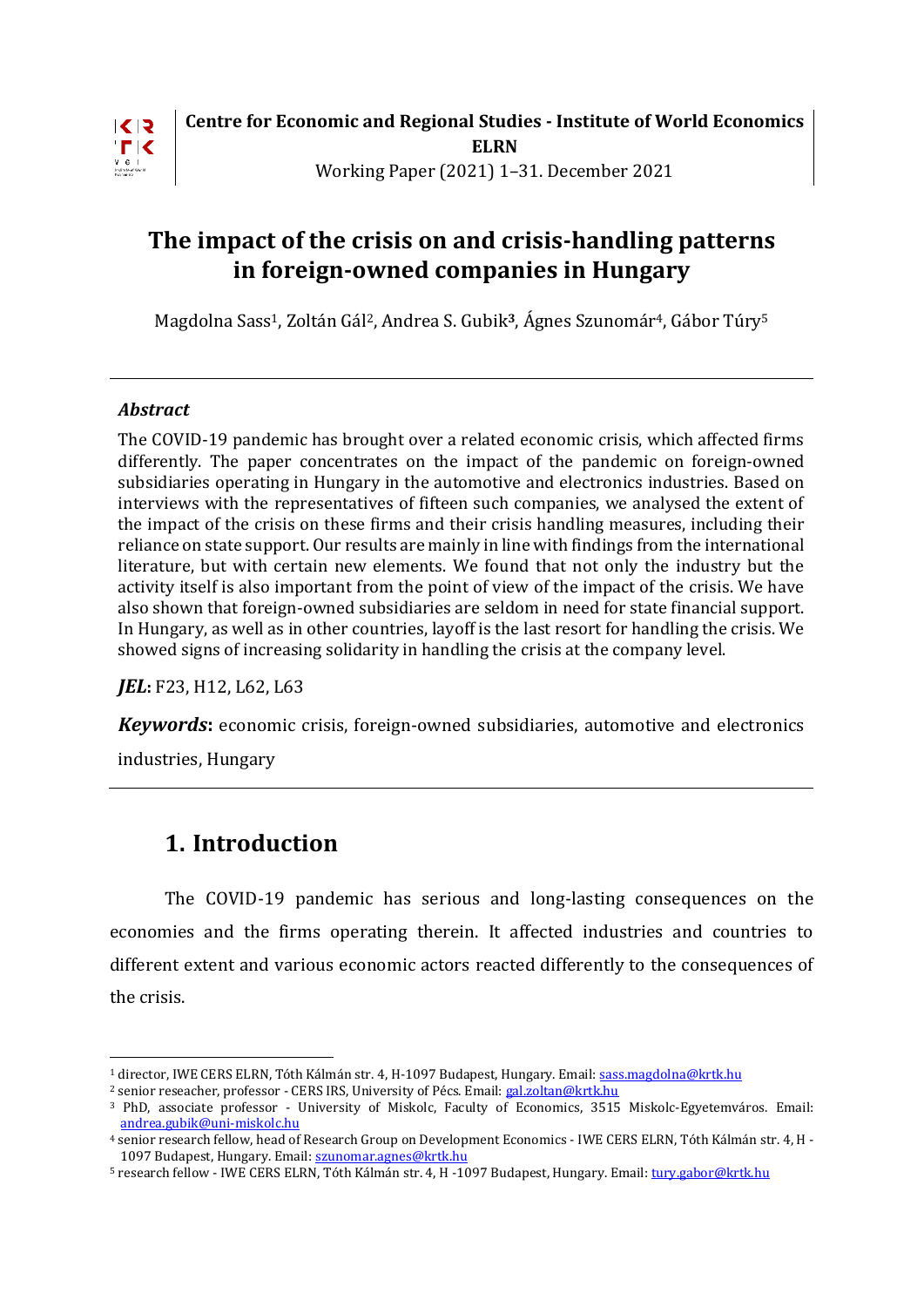Our paper is descriptive in nature, related to the relevant literature and the main areas analysed in that. Our aim is to show the impact of the crisis on foreign-owned automotive and electronics companies operating in Hungary and their approaches to handling the consequences of the crisis. We rely on company interviews with representatives of foreign-owned firms, thus we could collect more detailed information, which can be compared with the existing research results. Our results are mainly in line with findings from the literature, however, we can highlight certain specific factors based on our research. We found that it is not only the industry but also the segment and the activity itself, which influences the impact of the crisis. Furthermore, we found that all the analysed companies are financially stable, and thus for them state aid was rather an additional benefit than a tool for survival. An additional interesting finding is the increase in solidarity (which has not been significant recently in Hungary at the company level).

The paper first presents a detailed review of the related literature. Then the details about the methodology applied are presented. The next chapter contains descriptive details about the impact of the crisis on foreign-owned firms operating in Hungary in the automotive and electronics industries, and their crisis handling measures, including their reliance on the various forms of state aid. The last section concludes and presents potential future research directions.

#### **2. Review of the literature**

We rely on various strands of the literature in our analysis. First, it is important to see whether foreign-owned companies are impacted upon differently by the various crisis. Second, there is an increasing number of articles on how the COVID-19 pandemic specifically affected the different groups of firms and what the main factors are on which this impact depends. Third, there are already numerous analyses about crisis handling measures by firms and state support during the COVID-19 pandemic in the world economy and in individual countries. Fourth, in the last group of articles, we can find some preliminary analysis on Hungary in these respects as well.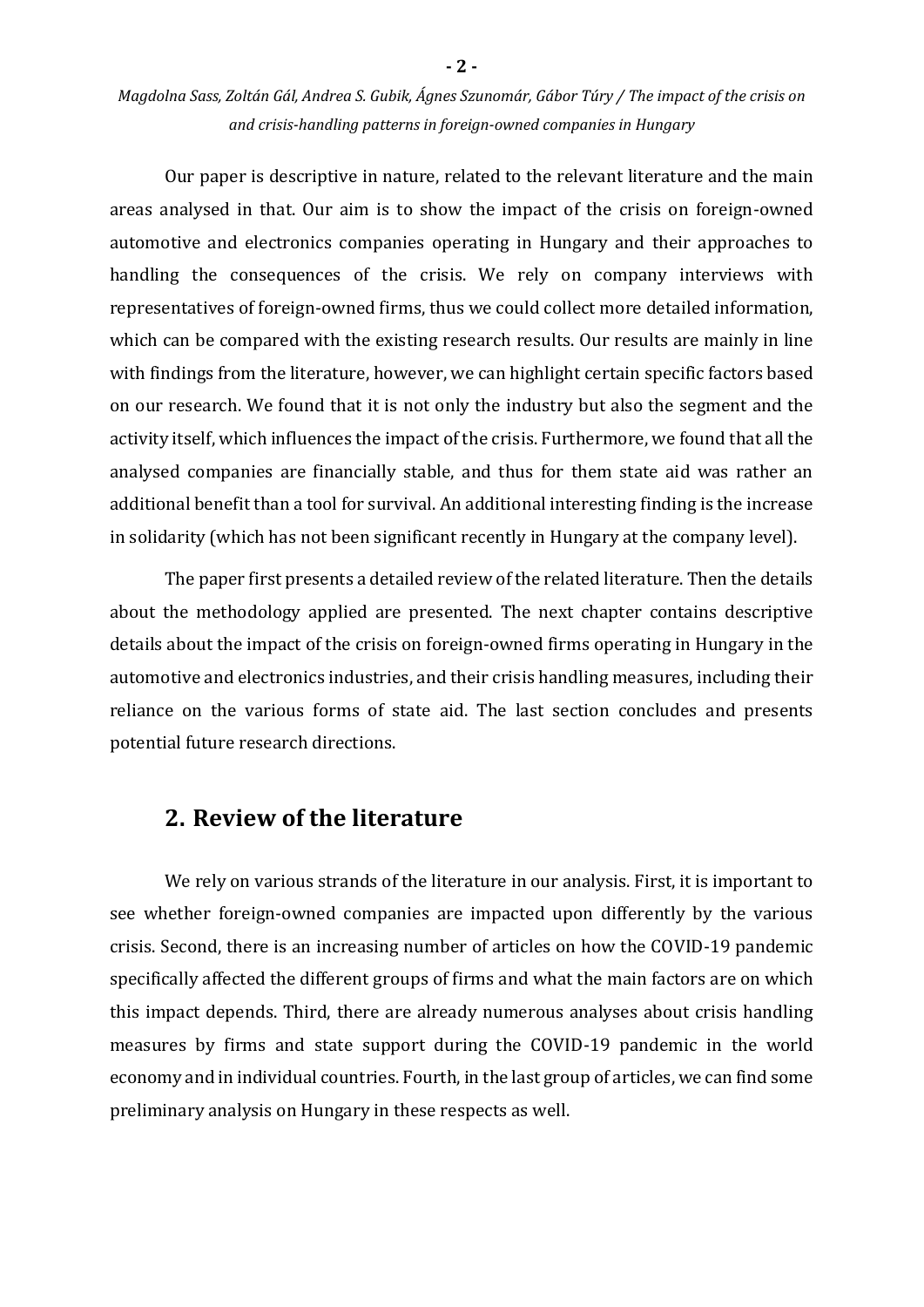#### **2.1 Impact of the crisis on foreign-owned versus other firms**

It is worth having a closer look at the question of the impact and handling of various crisis by foreign-owned firms before the COVID-19 pandemic. According to the literature, foreign-owned firms usually may be better able to weather the crisis situations (Athukorala, 2003), as they are financially more stable than their domestic counterparts and have access to multiple sources of inputs, thereby they can minimize disruptions to the supply chain. At the same time, foreign-owned firms may also be exposed to the impact of the crisis on a larger scale, due to their size, presence in multiple countries with different timing in terms of the crisis impact. Furthermore, the demand for their products is generally more sensitive to business cycles, increasing their vulnerability (Markusen, 2002). Their better reaction to and quicker recovery after crisis can be attributed to the ownership advantages of multinational enterprises (MNEs), which enable them to react to sudden events on the market and adapt themselves relatively quickly to new market conditions, especially if their motivation is not reliant on the local market (Alvarez and Görg, 2007). On the other hand, their quick reactions to negative events could even have a destabilising impact on the host economy, though many factors influence these reactions, such as the position of the subsidiary in the network of the multinational firm, its level of internationalisation, the industry of operation, or the home country of the investor.

From that point of view, the 2008-9 financial crisis provides a good study case. Some articles have found that subsidiaries of multinational companies adjusted to the 2008-9 global financial crisis relatively fast compared to their similar local counterparts. Similarly, their production and financial linkages could also benefit local partner firms in terms of coming out of the crisis more rapidly than otherwise. On the other hand, among these subsidiaries, those which share stronger vertical production and financial linkages with parents exhibited greater resilience (Alfaro and Chen, 2010). Thus, global value chain (GVC) related activities and subsidiaries fared the crisis better. Other empirical studies have not found significant differences between foreign-owned and domestic firms in crisis situations. For example, subsidiaries proved to be no more footloose than domestic firms after the 2008-9 crisis in Ireland (Godart et al., 2011) or in Chile during other crisis instances, as shown by Alvarez and Görg (2007). Other empirical studies call attention to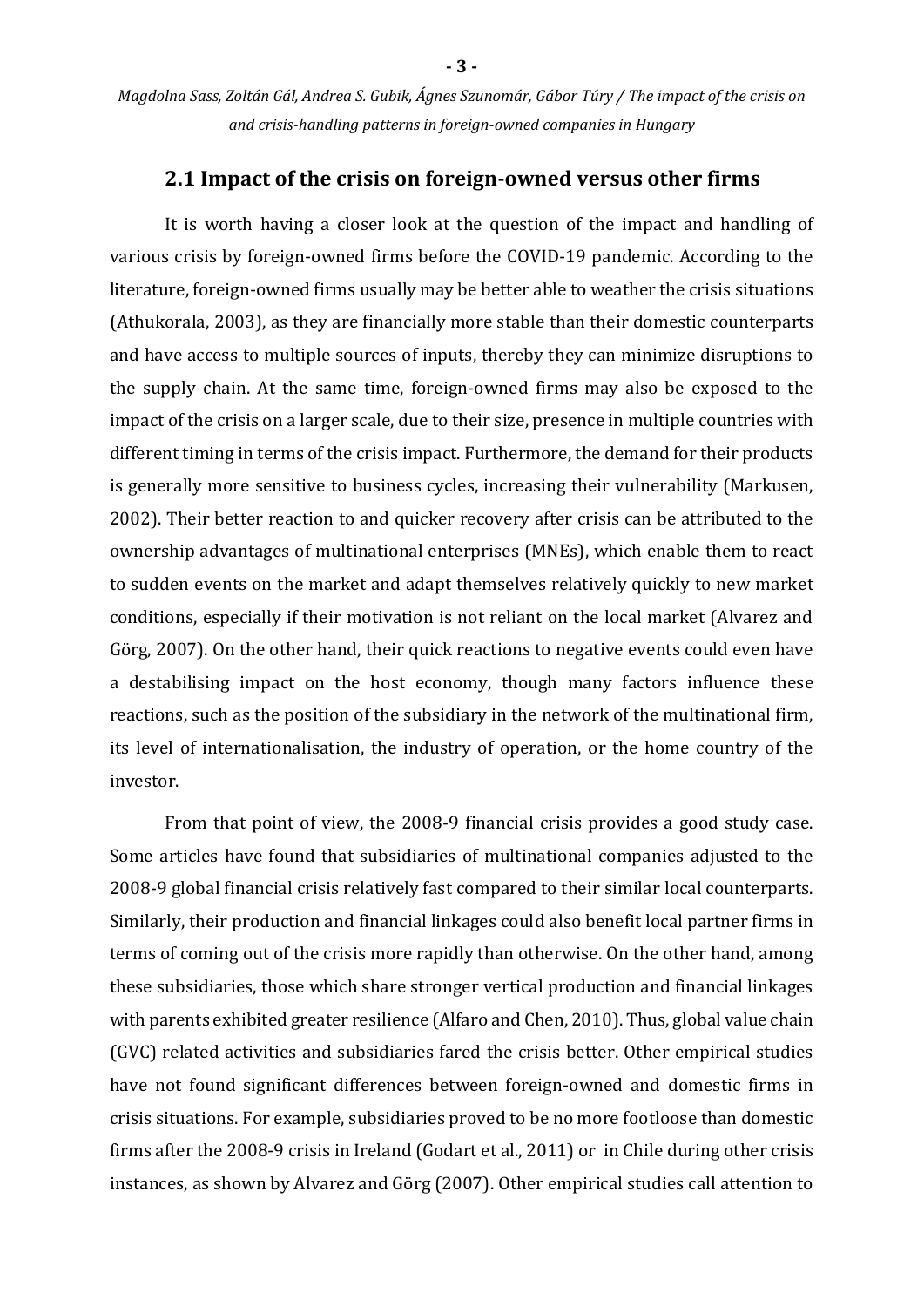the fact that the behaviour of foreign-owned versus domestically owned firms may differ from each other in certain areas, while in others they behave similarly. For example, according to Varum and Rocha (2011), there were no significant differences between domestic and foreign firms in employment growth during recession, but they differed from each other in terms of firms' sales turnover growth, which latter was larger for foreign-owned firms. Thus, the empirical evidence is rather inconclusive.

#### **2.2 Impact of the COVID-19 pandemic**

The impact of the COVID-19 pandemic is analysed in the international literature in three main areas: first, how the pandemic affected firms and what factors influence this impact. Second, what the role of state support is in handling the crisis at the firm level. Third, how companies themselves handle the consequences of the crisis.

#### **2.2.1 Heterogeneous impact on firms- explanatory factors**

The COVID-19 pandemic affected firms overall very negatively in the world economy as cross-country (for example Apedo-Amah, 2020; Tressel and Ding, 2021) and country studies (for example Bartik et al., 2020 for the US; Shen et al., 2020 for China or Tourek; 2021 for Rwanda) show. At the same time, the impact of the crisis on firm performance is heterogeneous, contingent on various factors. The findings in the literature emphasize some common elements, though there are some contradictory results as well. Golubeva (2021) underlined that the impact on firm performance varies depending on certain firm-specific, financial and country specific factors, such as sector, firm size, participation in exports and market demand for companies' products. In terms of handling the negative consequences of the crisis at the firm level, equity contributions, cash balance and debt financing are of primary importance, while the impact of government support is not significant. Country-specific characteristics also matter from the point of view of the impact of the pandemic at the firm-level, especially the level of development and corporate governance infrastructure. Other company-level strategic factors and characteristics that influence the impact of the crisis on firm performance, resilience and sustainability are emphasized by Obrenovic et al. (2021). These factors are, among others, networked structure, distributed leadership, adaptive culture, more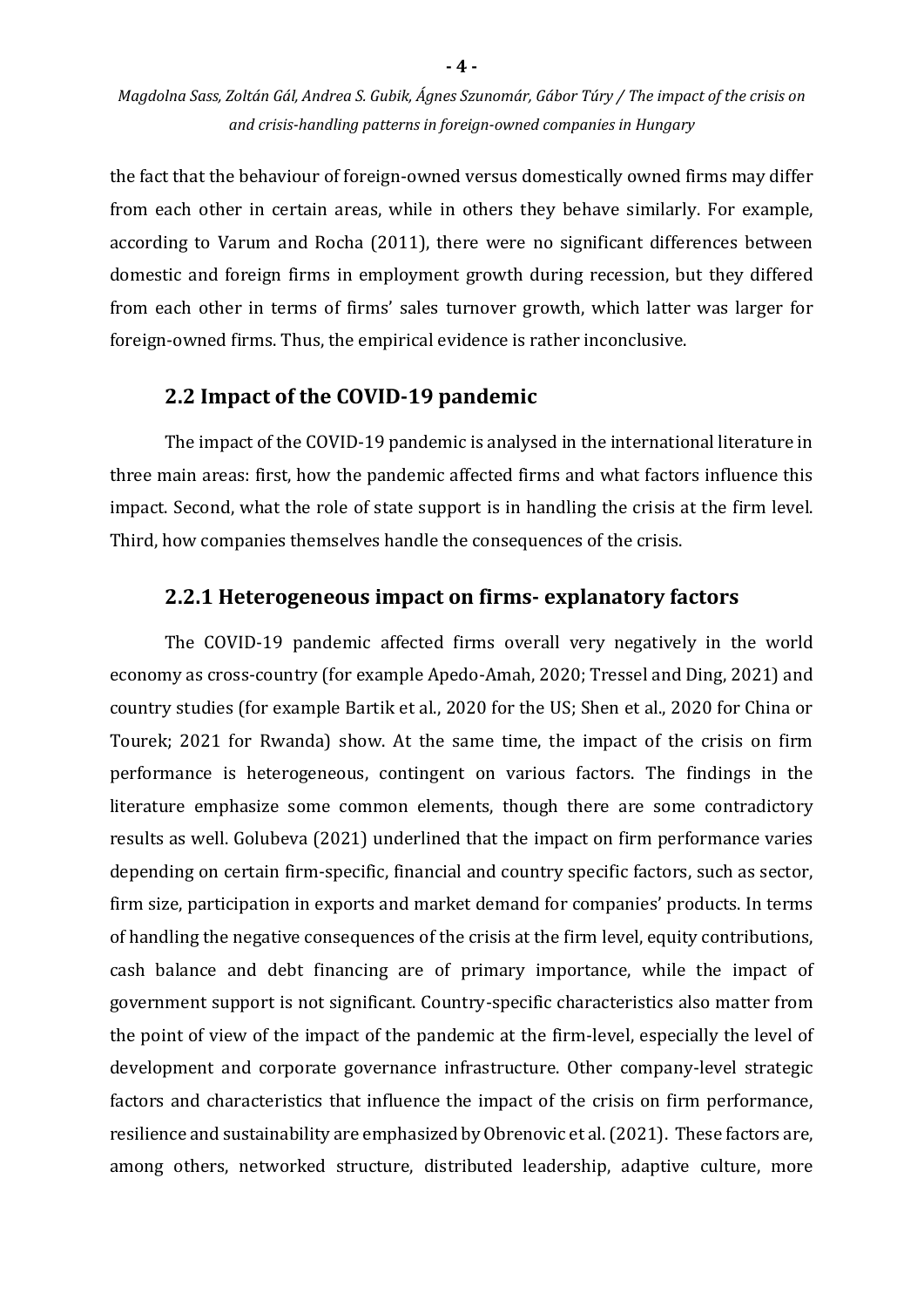informed and decentralized decision-making, and existing financial contingency plans. Based on the experience of China, South Korea and Singapore, resilience, strategic agility, entrepreneurship and innovation are emphasised as factors helping to combat the crisis at the firm level (Liu et al., 2020). Other studies point at further important characteristics of firms, which influence the impact of the crisis. Internationalised firms are usually more deeply affected, but they also handle the crisis better than their non-internationalised counterparts (Borino et al., 2021; Mirodout, S, 2020; or Zhang, 2021 in the case of Japanese multinationals). Size of the firm also matters: smaller firms are usually more hit by the crisis (Apedo-Amah et al., 2020; Bartik et al., 2020; Gu et al., 2020).

As a further distinguishing factor explaining the heterogeneity of firm-level impact of the pandemic, a few studies found differences between domestically and foreignowned firms in general or in individual countries in terms of their "crisis-affectedness". Gu et al. (2020) documented that private firms suffered more than state-owned enterprises and foreign-owned firms in Sozhou, China. Based on survey data, Saurav et al. (2021) showed that while the overwhelming majority of MNE subsidiaries in developing economies were negatively affected, there is a gradual improvement through coming out of the crisis. Manufacturing firms are harder hit than service ones, due to weak demand and supply chain disruptions. The recovery of demand and supply chains as well as government support help these firms to pull through. The importance of participation in GVCs in terms of influencing the impact of the crisis is underlined by Waldkirch (2021) as well, who documented that foreign-owned firms that rely more on GVCs were especially affected compared to other company groups in selected developed and developing economies.

Certain authors call our attention to different 'mindsets' of those firms, which could handle the crisis well. Companies that have responded successfully to the pandemic, consider the crisis as an opportunity. They invested in new industries (Zou et al., 2020), introduced marketing innovation (e.g., new way of selling) (Marques Santos et al., 2021), or changed their product mix (Apedo-Amah et al., 2020).

Industry differences also matter. COVID-19 has had a different impact on each industry, whereby lower productivity activities are replaced by higher productivity ones.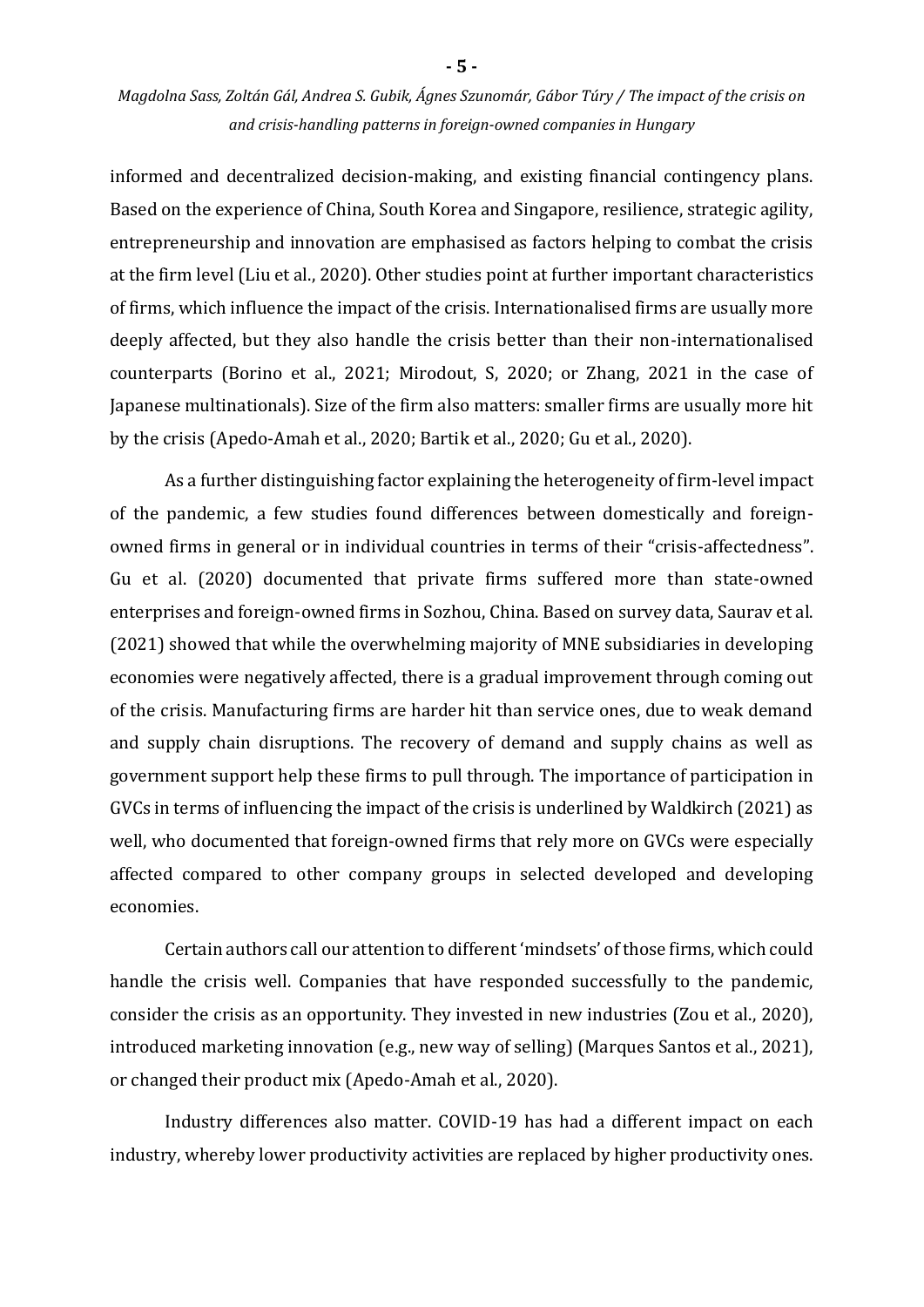Some industries, such as accommodation or air traffic experience significant decline, while certain others have moderate increase (Bloom et al., 2021). This cross-sectoral redistribution is also highlighted by di Mauro and Syverson (2020), who add that state aid policies in response to the COVID-19 shock interfere in this process. By taking sectoral aspects into account instead of competitive high-productivity businesses, state aid may affect firm competitiveness. Model calculations of Maliszewska and her co-authors (2020) also pointed out this sectoral effect. Due to industry differences, the economic downturn may be greater in countries with different sectoral compositions, in those, for example, that are more dependent on trade and where tourism plays a key role. Industry links also matter. Liu et al. (2021) provide examples from the manufacturing industry in Asian countries. Factory closures in China have had a negative impact on manufacturing of electronics, as well as the Korean automotive industry halt its production because of Chinese component shortages. Companies restructure their production with decoupling their orders from Chinese suppliers as well as relocating their production out of China.

The importance of GVCs is also analysed. The question arises whether the solution to shorten the supply chain and make it more regional is viable? The evidence is not inconclusive. Certain GVCs may shift towards regionalism based on geographical proximity to the home country of MNCs, this trend may rise after the pandemic, especially in industries where cost and efficiency are important in addition to flexibility (Pla-Barber et al., 2021). On the other hand, regarding the vulnerability of GVCs and their consequent reorganisation, Mirodout (2020) nuances the picture. Experience from previous crises and disasters, like the Japanese earthquake and tsunami in 2011, and the current COVID-19 crisis, has shown that global supply chains have flexibly adapted to the new conditions. Flexibility of the company can be achieved through product, (re)design of the value chain and resilience monitoring.

A further influencing factor from the point of view of the impact of the pandemic comes from the financial situation of a company. Not surprisingly, many otherwise sound companies are facing acute liquidity constraints that eventually might cause solvency problems. Tressel and Ding (2021) found that, both in emerging markets and a few large, advanced economies, the short-term impact of the shock on firms' cash balances and on the capacity to pay interest expenses from operating profits is very severe as a very large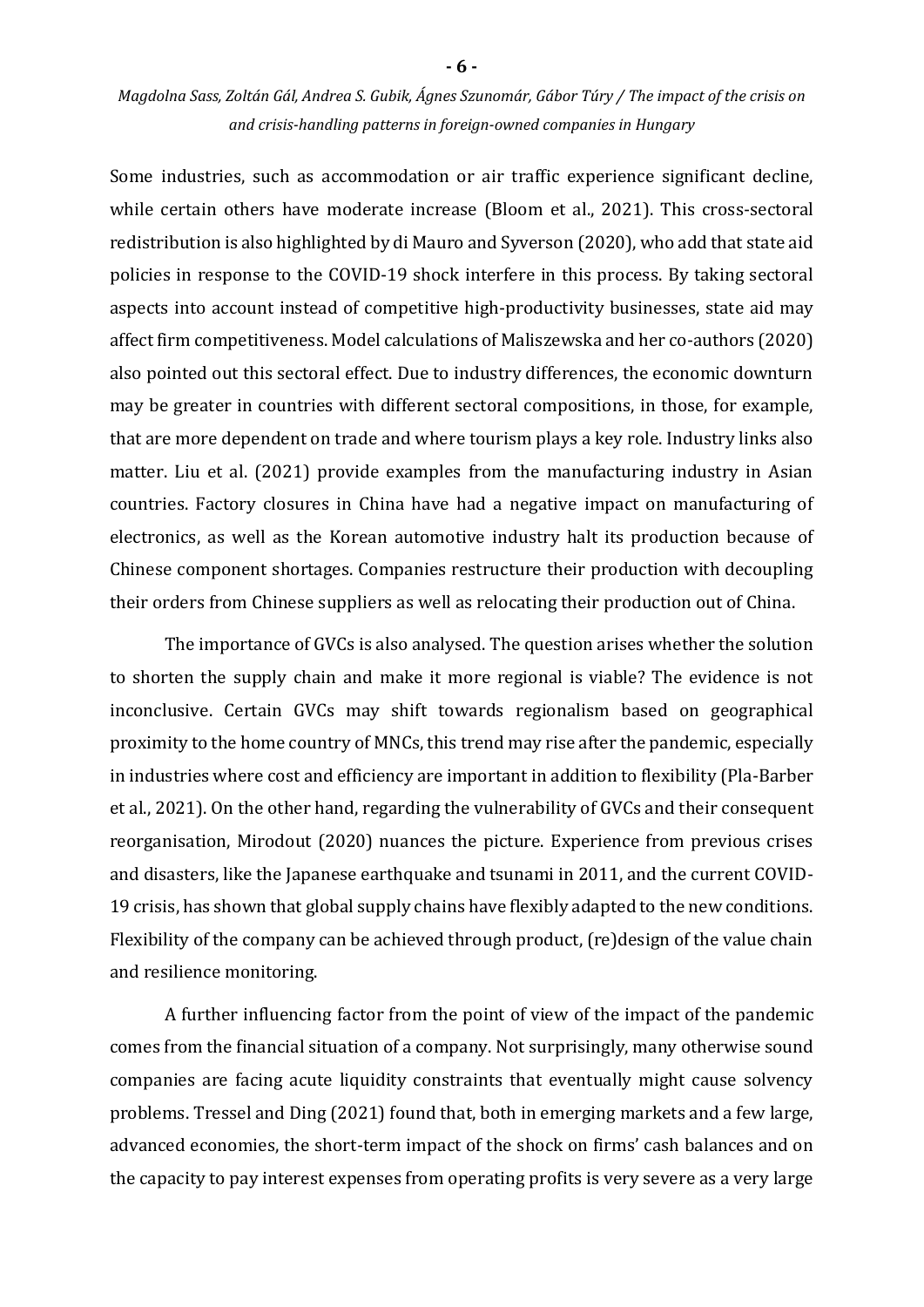share of non-finance firms with debt would face liquidity difficulties and may cause for many firms an increase in their debts. This resulted in problems of debt service solvency when companies' interest rate coverage ratio (ICR) falling below one and having a cash shortage (in the absence of further borrowing). While solvency risks and debt repayment (ICR-related) risks tend to be concentrated in a few sectors, liquidity and borrowing needs tend to be more widespread across industries, which may be translated into lower investments compared to the pre-pandemic period (Benassy-Quéré et al. 2021).

Regarding the geographical impact of the crisis, it has a financial aspect as well, as firms in developing economies with shallower financial markets are more vulnerable to liquidity problems and insolvency risks (Apedo-Amah et al. 2020). Potential credit risks to financial systems from large corporations would be significant, in particular among several emerging markets and in a few advanced economies and credit risks to banking systems are also significant in these countries. In general, liquidity constraints and solvency problems are more acute among countries with less developed financial systems (Apedo-Amah, et al. 2020). Furthermore, there is a huge inequality among firms in terms of their access to finance and therefore their likelihood of managing to survive the crisis. At the same time, size matters from the point of view of the financial situation of the company as well: smaller firms tend to face more severe financial constraints, have enough cash buffers for shorter periods of time, and are even more likely to go bankrupt during COVID-19 in developed countries. Of course, the extent of financial difficulties also depends on the sector of operation. For those services and manufacturing companies which are more affected by the pandemic, this is higher. However, among SMEs, firms perform differently. Gourinchas et al. (2020) classify SMEs into three groups based on estimates of their cash balance in the absence of direct policy support and with no additional borrowing: (i) 'survivor' firms that don't need support to weather the COVID-19 shock; (ii) 'viable' firms that would survive in normal times but fail under COVID-19; and (iii) 'ghost' firms that would fail regardless of COVID-19. Banerjee and Hofmann (2020) define "zombie" firms that have a lower debt repayment ability measured by ICR. Zombie is defined as non-viable firms based on their capacity to generate "adequate" profits and productivity, and their high reliance on subsidized lending. The prevalence of Zombie firms may increase as the result of the crisis.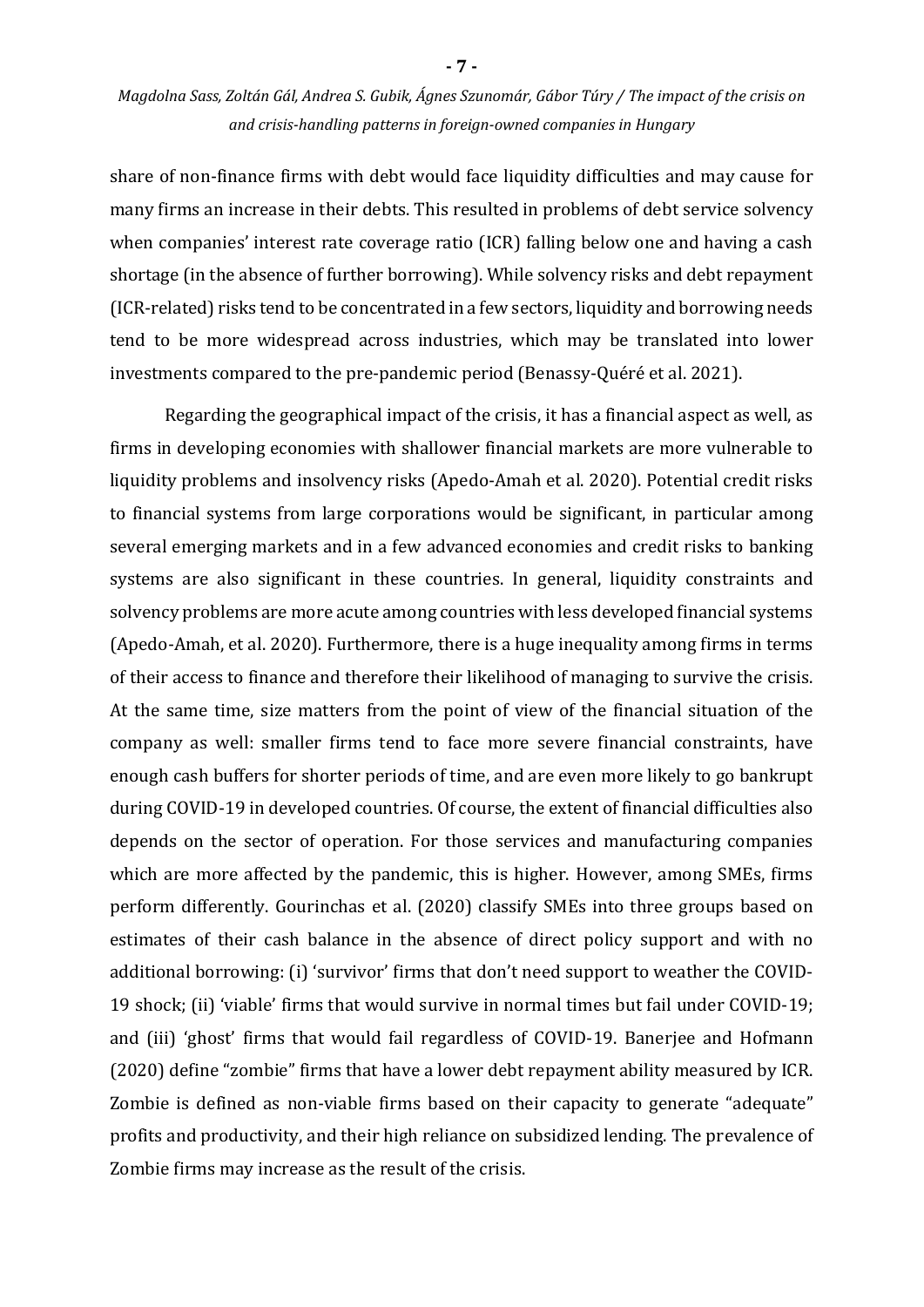#### **2.2.2 The role of state support**

Governments introduced various measures to help distressed firms. Blanchard et al. (2020) explain that solvency and liquidity policy support for firms has been crucial at the onset of the pandemic, and should continue in the post-lockdown period, aiming at protection and reallocation, in the form of temporary wage subsidies and loan guarantees. They note that dealing with legacy of debt will be complex and expensive and that restructuring plans for viable but insolvent firms will be needed, together with temporary wage subsidies. However, Golubeva (2021) found in her econometric analysis that in terms of mitigating the negative financial consequences of the crisis at the firm level, equity contributions, cash balance and debt financing are of primary importance, while the impact of government support does not prove to be a significant financing source (as it is has been directed towards the most vulnerable and not the most viable firms).

Other types of government support are also available, and some authors emphasize the usefulness of certain measures. Increasing unemployment induced governments to deploy various schemes in order to keep workers in employment, such as short-time work schemes, solidarity funds, tax deferrals or other types of government support (for example Osuna and Garcia-Pérez, 2021 for Spain, or Bénassy-Quéré et al., 2021 for France) thus trying to reduce the number of job losses. These schemes varied from country to country. Demmou et al. (2021) stress the importance of alleviating labour costs for reducing the proportion of newly insolvent firms. Since firms react to negative shocks by reducing their payroll, through short-time work, non-renewal of short-term contracts or layoffs, therefore public support consists of the possibility to introduce shorttime work, direct subsidies through the 'solidarity fund' (a subsidy scheme for SMEs), tax deferrals and tax reliefs. It is assumed that, thanks in particular to state-guaranteed loans, firms are not subject to credit constraints. The importance of state support is highlighted through the fact that the proportion of insolvent companies would be much higher without state support in France (Benassy-Quéré et al. 2021). The problem is that state support does not systematically protect more productive nor less productive firms, most likely because the support was provided very broadly. On the other hand, Bighelli et al. (2021) argue that public support was distributed rather efficiently. Government subsidies were distributed towards medium productive firms, and only marginally towards the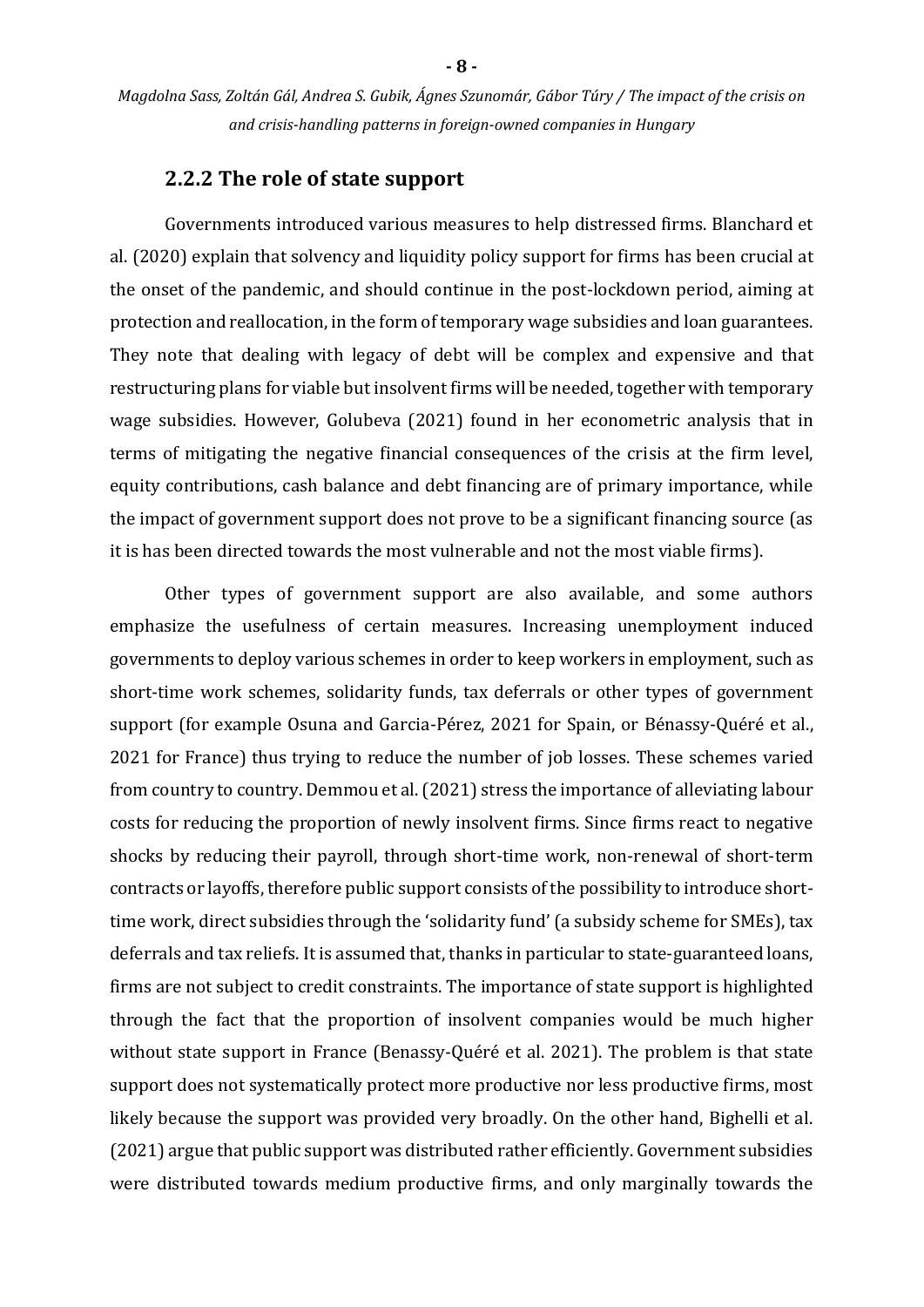**- 9 -**

'zombies' defined by Banerjee and Hofmann (2020) and mentioned in the previous section. However, the negative impact of the pandemic on productivity growth was large, because more productive firms received lower relative size of the support.

#### **2.2.3 Crisis management at the firm level**

In terms of handling the consequences of the crisis, firms used various measures. When searching for classifications of response strategies a recent work (Wenzel et al., 2021) included four types of responses – retrenchment, persevering, innovating, and exit – highlighting the different approaches at the firm-level. Besides, the specific response of an organisation may also be shaped by the institutional context that influences allocation of resources, culture, and actions (Zhou, 2020).

According to empirical analyses, while the pandemic caused an unprecedented shock to the labour market (Fujita et al., 2020), firms usually refrained from sacking employees or at least tried to do so (Apedo-Amah et al., 2020), they rather sent workers on (paid) leave or reduced working hours, in certain cases cut wages (Meyer et al., 2020). However, firms getting into hopeless situation and going bankrupt still had to lay some their employees off, indeed, rising unemployment data back that statement. For example, in the US, there was a significant job loss, according to Coibion et al. (2020), in the first month of the pandemic in 2020, the number of estimated job loss was larger than over the entire Great Recession. As it was mentioned, governments used various schemes in order to keep workers in employment, and firms also resorted to these schemes in order to keep their employees.

During the pandemic, digital solutions appeared in the operations of almost every company (Pla-Baber, 2021, Apedo-Amah et al., 2020, Kuriakose & Tran, 2020; Mont et al., 2021), although to varying degrees for companies of different sizes and in different countries (Apedo-Amah et al., 2020). The pandemic probably led to more remote work (Foss, 2021; Zou et al., 2020), to the establishment of remote business negotiation models and remote recruitment (Zou et al., 2020), to more intensive use of e-commerce (Andrews et al., 2021). Applications, Intranet, social media, online communication platforms and other online solutions were included in the daily business routines (Foss, 2021; Obrenovic et al., 2020; Andrews et al., 2021). These types of measures had considerable impact on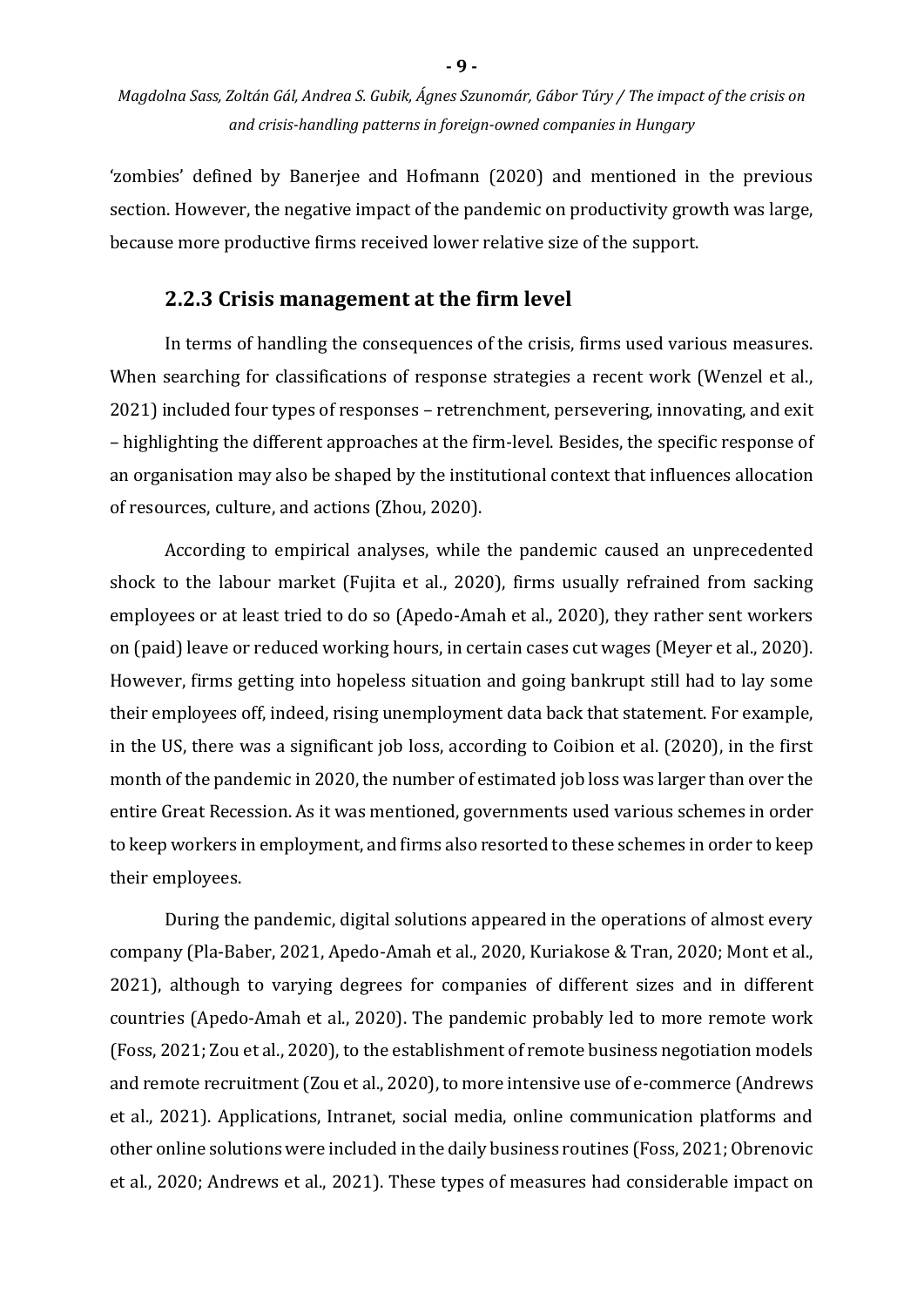the everyday operation of firms – and some of these changes may be long lasting. Remote work affects the way performance is monitored and rewarded and the way employees work together (teamwork, team size). These and the increasing use of freelancers and part-time workers may reduce loyalty (Foss, 2021).

In addition, research also emphasizes that modularization of tasks and task sequences (Foss, 2021) are more likely to sustain business operation during the pandemic. On the other hand, there is limited research on organisational responses during pandemics, with some exceptions being responses to SARS (Henderson and Ng, 2004; Johnson Tew et al., 2008) and Ebola (Shin et al., 2018), but those are focusing mainly on specific sectors such as tourism or health care. When it comes to the effect of COVID-19, it is not yet clear whether it effected companies' (re)organisation at all. What we know is that many organisations have responded by "going digital" as it was mentioned above, i.e. by shifting to digital means of communicating and delivering their products and services (Mont et al., 2021). Others had been forced into "imposed service innovation", that is they took enforced actions to transform business models within resource and operational constraints (Heinonen and Strandvik, 2020).

We need to mention not only the long-term remaining practices caused by the pandemic but also the efforts of companies to respond more successfully to future unforeseen events. More intensive use of solutions that support corporate foresight are expected, such as risk-monitoring systems, business continuity plans, scenarios and stress tests as well as the continued use of various digital solutions (Pla-Barber, 2021, Foss, 2021, Liu et al., 2020, Mysore & Usher, 2020, Tressel & Ding, 2021).

Overall, the literature has already touched upon various aspects of the crisis, including the factors, which affect the impact of the crisis at the firm, industry or country level, the importance and efficiency of government support, the measures and changes applied by companies in handling the crisis situation and those changes and modifications among these, which are expected to stay with us in the future.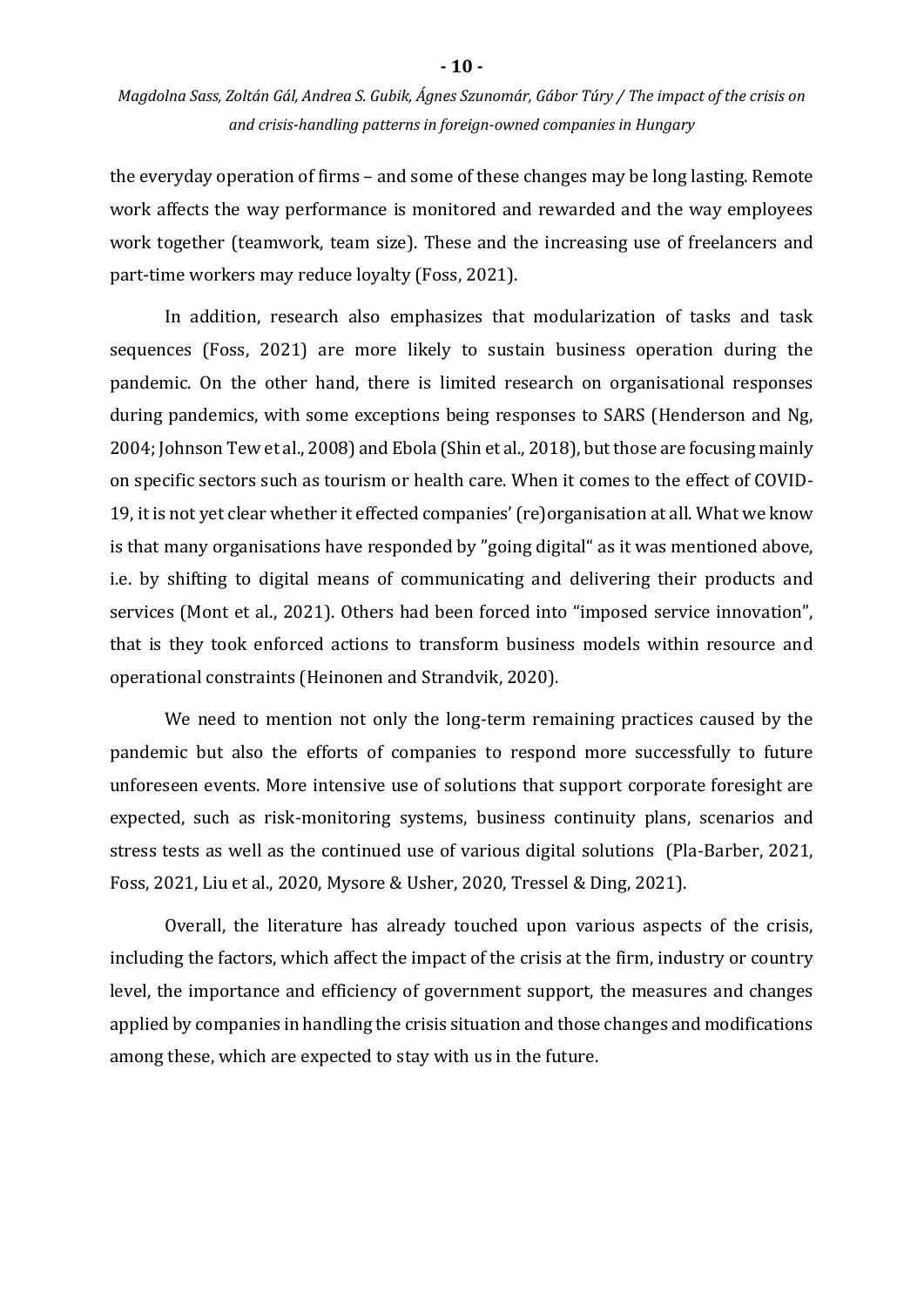#### **2.3 The impact of the COVID-19 pandemic on Hungary's economy**

The Hungarian economy and firms operating in Hungary were hit hard by the pandemic-related economic crisis. The negative impact was similar to what other countries in the region (Visegrad countries) experienced, partly because their similar level of integration into the European and world economy and the high share of the automotive industry in these economies (Dániel et al., 2021). Indeed, the various industries and subindustries faced different risks during the pandemic (Juhász and Szabó, 2021). Exports of the automotive industry declined considerably (Várhegyi, 2021). However, foreign-owned export-oriented firms experienced larger falls and quicker recovery compared to Hungarian-owned companies (Köllő and Reizer, 2021). Employees were also negatively affected. In the first two quarters of 2020, especially school leavers, young workers and unskilled workers were hit hard and there was a 6 % decline in working time (Köllő and Reizer, 2021). The growth of real wages decelerated (Várhegyi, 2021). There was an increase in telework and the use of digital solutions, but that was mainly available for (highly) skilled workers (Köllő and Reizer, 2021) and understandably much less for blue-collar workers. In Hungary, according to empirical studies, there are significant differences in the HR part of crisis management of small and medium-sized companies on one hand and large and/or foreign-owned companies on the other hand: SMEs resorted much more often to lay-offs, to wage cuts and freezes and overall, took more drastic steps than their larger and/or foreign-owned counterparts (Pató et al., 2021). The importance of HR increased in all companies in providing a supportive environment for workers in these turbulent times (Pató et al., 2021) and among the circumstances of the simultaneous emergence of numerous types of risks, the most efficient crisis management techniques are those, which pay attention to the wellbeing of employees (Juhász and Szabó, 2021). State support may play an important role during pandemic times to help firms survive and keep their employees – wage subsidies in Hungary were found to be small (Nagy et al., 2021), though with relatively flexible regulations (Csiki, 2020).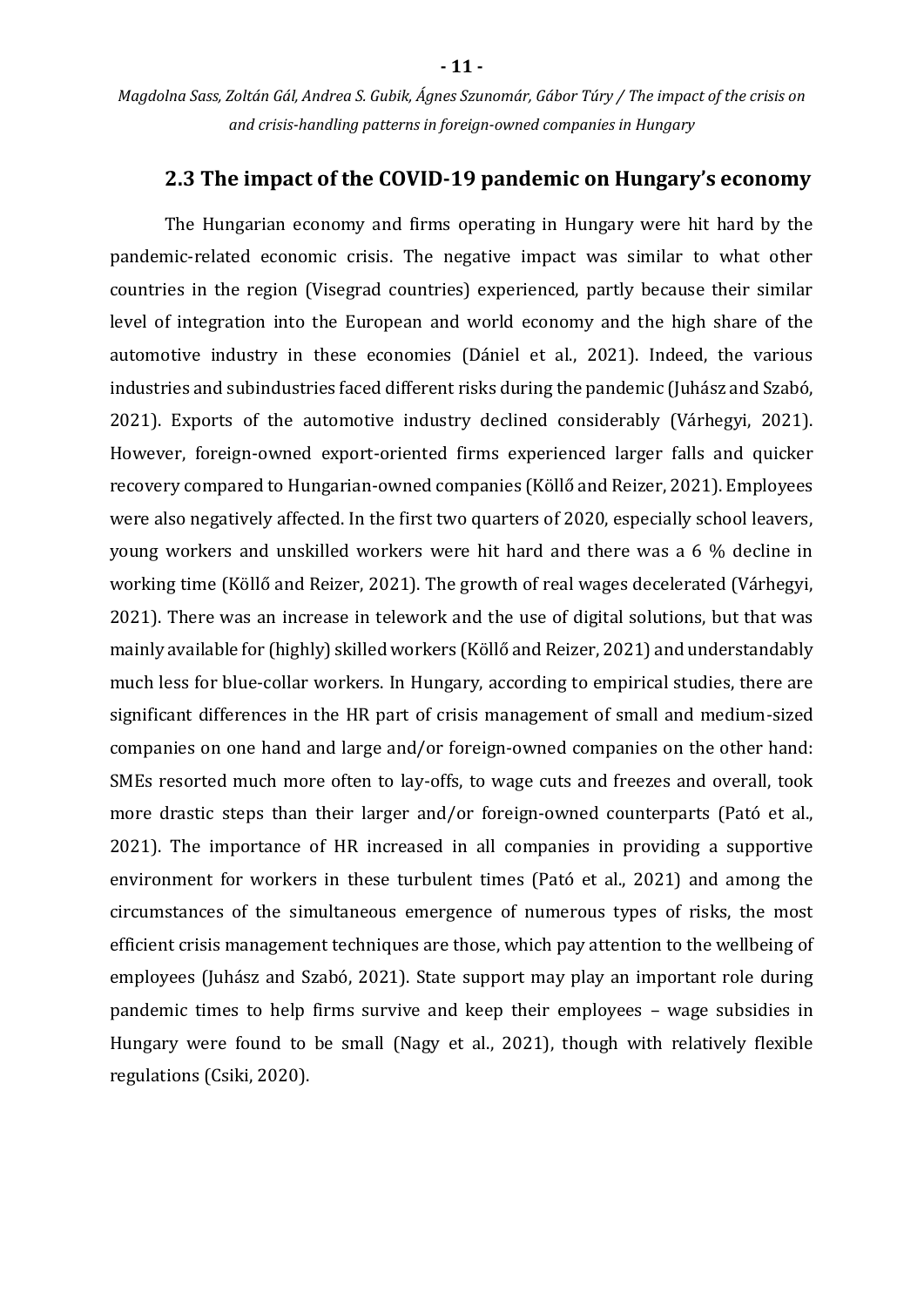# **3. Methodology**

As far as our methodology is concerned, we collected the information for the analysis of our research question from questionnaire-based, semi-structured interviews with leading managers of 15 automotive or electronics subsidiaries operating in Hungary. We narrowed down the analysed industries in order to handle the impact of industry specificities to some extent. Our interviews were conducted between January and July 2021. In our sample, there are seven Hungarian subsidiaries of German, two of U.S., two of Chinese and one-one French, Japanese, Austrian and Swiss multinationals. Nine companies operate in the automotive industry and six in electronics (however, in certain cases, electronics part and components for cars are produced, showing the close connection and interlinkages between the two analysed industries).

Besides enquiries about the main characteristics and operation of the subsidiary, we included into our questionnaire the following COVID-19 related questions:

*1. Has the COVID-19 pandemic had an impact on the development of industrial relations within the company? Did you have to lay off workers, reduce working hours, send workers on leave or otherwise deviate from normal operations? Did the parent company give any direct instructions or suggestions in this respect? Have representatives of the company's employees been consulted on these measures?*

*2. What virus protection measures has the company put in place? How do these virus protection measures affect effectiveness? Do you have any data on the number of employees absent during normal three or two-shift (depending on your normal operation) working hours (not during lockdowns)?*

*3. Have you applied for and received any public assistance or financial support from the government? What kind of assistance have you applied for?*

*4. In your opinion, how will the operating environment, and possibly the internal functioning of the companies and enterprises, change after the pandemic compared to the pre-pandemic period?*

Characteristics of our company sample are shown in Table 1. Our sample is not representative, though it has a good coverage in terms of including foreign-owned firms from various regions of Hungary, of different sizes, of different activities and segments and of different ultimate investor companies.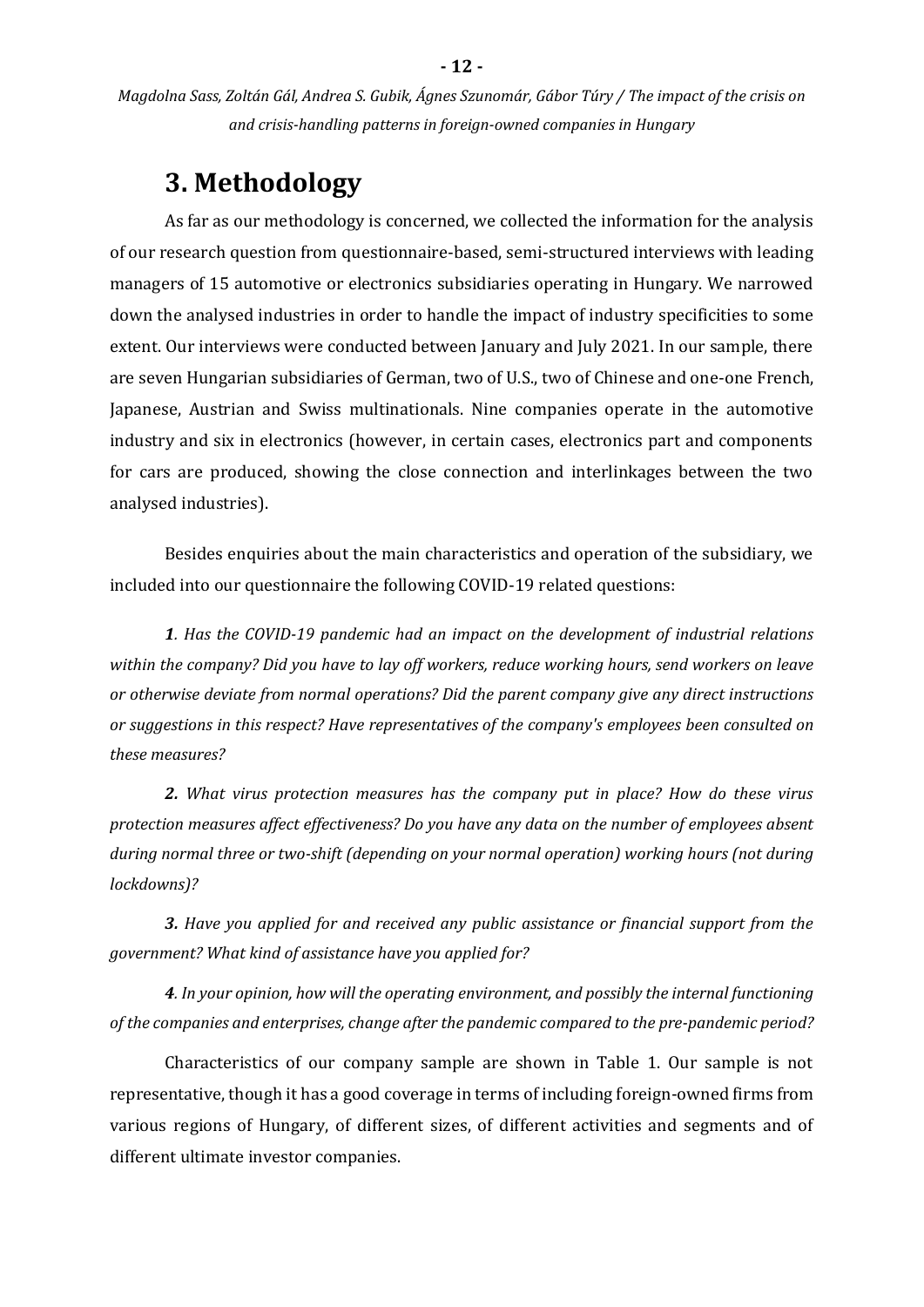| Company<br>No.          | No. of sites<br>in Hungary | Year of<br>establish-<br>ment/<br>acquisition<br>in Hungary | <b>Entry</b><br>mode                                      | Number of<br>employees at<br>present                                             | Date of interview             | <b>Interview</b><br>type<br>(phone,<br>online,<br>personal) |
|-------------------------|----------------------------|-------------------------------------------------------------|-----------------------------------------------------------|----------------------------------------------------------------------------------|-------------------------------|-------------------------------------------------------------|
| $\mathbf{1}$            | 6 sites 8<br>companies     | 1991                                                        | greenfield                                                | 3300                                                                             | 9 June 2021                   | phone                                                       |
| $\overline{2}$          | $\mathbf{1}$               | $(1989)$ 2016                                               | Acqusition<br>(previously<br>just<br>ownnership<br>stake) | 391                                                                              | 18 June 2021                  | phone                                                       |
| $\mathbf{3}$            | $\mathbf{1}$               | 1991                                                        | greenfield                                                | 2800                                                                             | 27 June 2021                  | phone                                                       |
| $\overline{\mathbf{4}}$ | $\overline{1}$             | 1993                                                        | greenfield                                                | 12226                                                                            | 6 April 2021                  | online                                                      |
| $\overline{5}$          | $\mathbf{1}$               | 1989                                                        | greenfield                                                | 534                                                                              | 14 July 2021                  | phone                                                       |
| 6                       | $\overline{3}$             | 1990                                                        | greenfield                                                | 4243                                                                             | 14 May 2021                   | online                                                      |
| 7                       | $\mathbf{1}$               | 1991                                                        | greenfield<br>(joint<br>venture)                          | 1405                                                                             | 7 July 2021                   | online                                                      |
| 8                       | $\mathbf{1}$               | 2017                                                        | acquisition<br>(originally<br>greenfield)                 | 2000                                                                             | 30 March 2021                 | online                                                      |
| 9                       | $\mathbf{1}$               | 2000                                                        | greenfield                                                | 4000                                                                             | 17 March 2021                 | online                                                      |
| 10                      | $\overline{4}$             | 2005                                                        | greenfield                                                | 330 (white-<br>collar,<br>$directly) +$<br>2500 (blue-<br>collar,<br>indirectly) | 15 June 2021                  | personal<br>$+$<br>online                                   |
| 11                      | $\mathbf{1}$               | 2017                                                        | brownfield<br>and<br>greenfield                           | 290                                                                              | 5 June 2021                   | online                                                      |
| 12                      | $\mathbf{1}$               | 2001                                                        | greenfield                                                | 3900                                                                             | 12 July 2021<br>24 March 2021 | online                                                      |
| 13                      | 1                          | 2020                                                        | greenfield                                                | 50                                                                               | 25 June 2021                  | online                                                      |
| $\overline{14}$         | $\overline{4}$             | 1991                                                        | greenfield<br>and<br>acquisition                          | 1000                                                                             | 12 July 2021                  | online                                                      |
| 15                      | 1                          | 1990                                                        | acquisition                                               | 1400                                                                             | 8 July 2021                   | personal                                                    |

*Table 1* Details of the interviews conducted in the framework of the research

*Source:* own compilation based on company interviews conducted in the framework of the research

Our qualitative research justifies why we rely on company interviews: in-depth information on various elements related to the impact and handling of the COVID-19 crisis could only be obtained through interviews. This type of methodology of relying on interview-based company case studies, has its advantages and disadvantages as well. An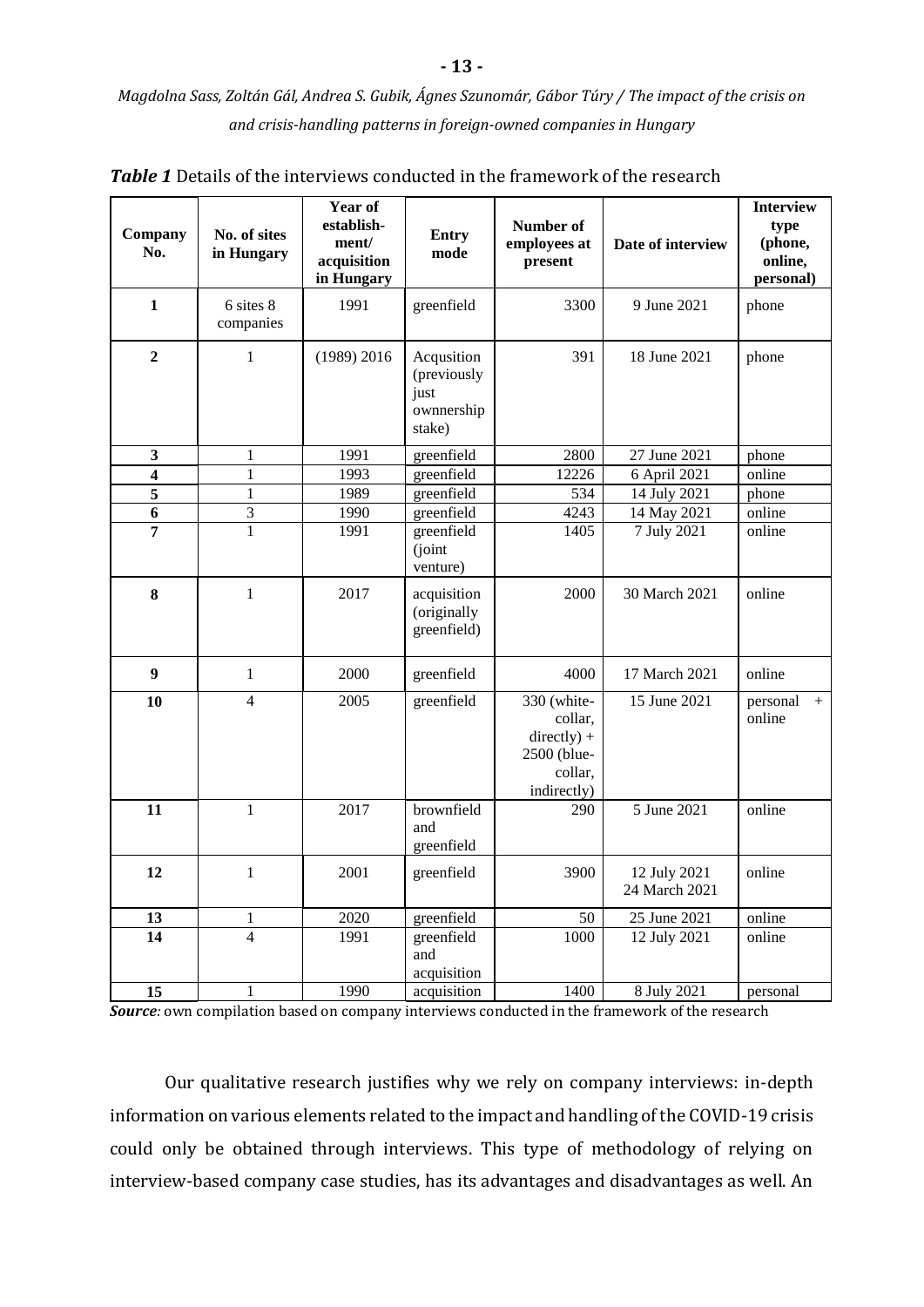advantage is that we have detailed quantitative and qualitative data in the analysed areas and on their development over time. At the same time, given the low number of companies in the sample and the fact that our sample is not representative, it does not allow us to generalise our conclusions.

### **4. How did the crisis affect Hungarian subsidiaries and how have they handled that?**

Overall, the firms in our sample were on average less negatively affected by the crisis than other firms in Hungary. Based on their balance sheet data, sales revenues of seven firms in our sample of 15 actually grew in 2020 compared to 2019. The largest annual increase was 42%, while the largest decrease amounted to 21%. The average for the sample was +4%, while in the economy in the two industries, there was a 1.4% decline, according to the data of the Hungarian Central Statistical Office. Indeed, almost all the respondents reported that the COVID-19 situation had not caused any significant downturn for their companies, and in many cases efficiency had increased during this period. The exception was one German company (No. 5), which cited a shortage of raw materials and slowdowns in work as the reasons for the relatively large downturn. A Japanese company (No. 3) was able to maintain production levels even with a reduction in staff. Thus, here we assume a slight selection bias, in terms of the fact that more successful firms were more open to our interviews.

### **4.1 What are the main factors influencing the impact of the crisis at the firm level?**

Overall, due to the composition of our sample, we cannot differentiate between industries and level of internationalisation, as all our companies operate in the two (intertwined) industries and are highly internationalised (the lowest export/revenue ratio is 62 %, the highest 98% and the simple average of the sample is 83 %).

Our analysis found that it is not only the industry, what matters. If we have a closer look at the activities carried out by the firm, we can differentiate between high valueadded, custom manufacturing, based on the individual needs of the customer on one hand and highly standardised mass production on the other hand in the two analysed industries. In our sample, four firms specialising in the former types of activities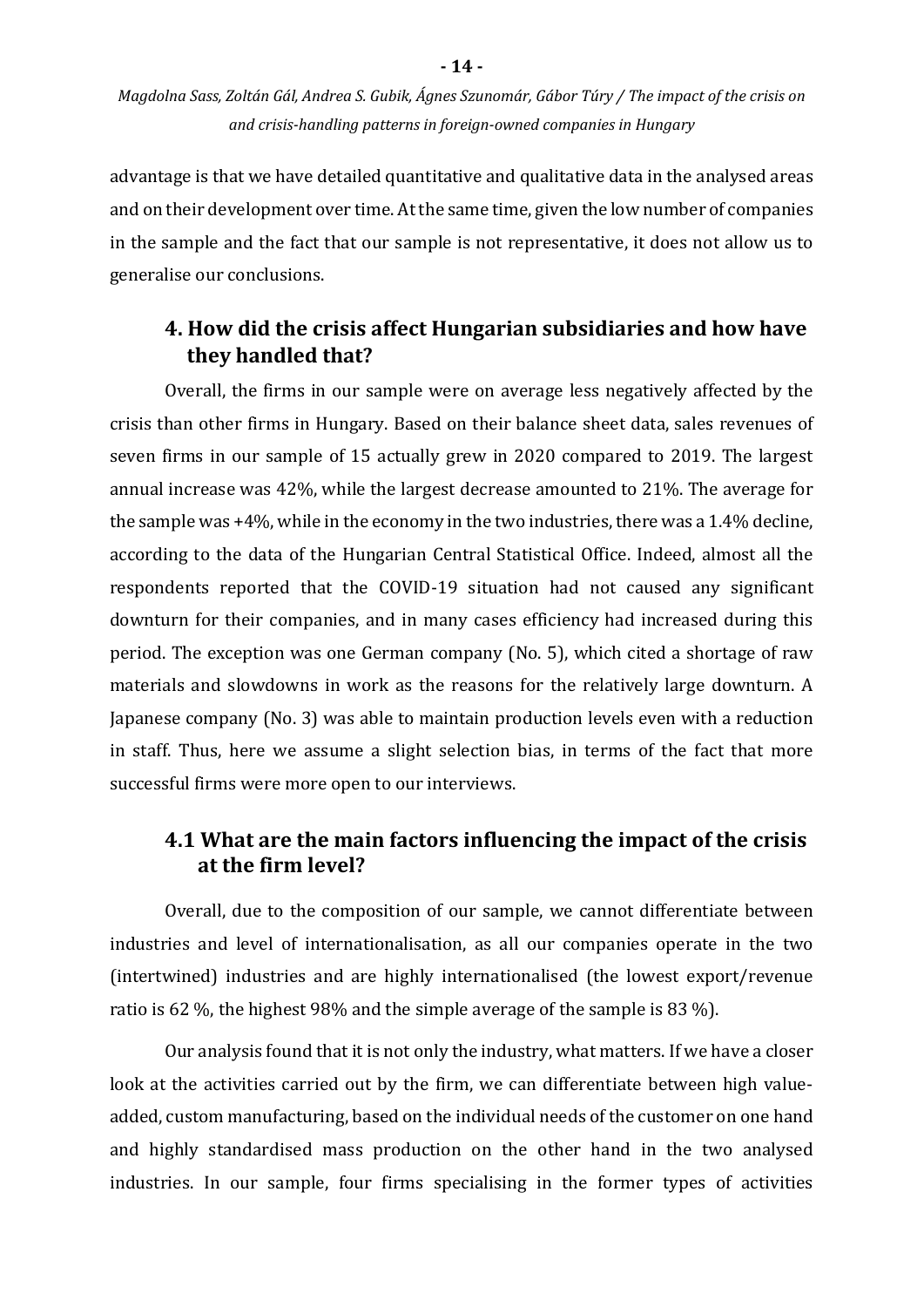experienced no losses. On the other hand, mass producing firms are the ones, which suffered great losses during the pandemic. Because there is a correlation between the size of the firm (mass, standardised production is related to larger firm sizes in terms of employees), we found a link between the size of the firm and its level of losses as well. Furthermore, certain companies, the market demand for the products of which increased considerably (e.g., health-related electronics) were also among those, for which sales revenues increased. This is the case fully for one company in our sample, and for another one partly (with numerous products, including goods for which demand increased). Thus, activity type and market segment also matter.

A further observation can be made based on the experiences gathered during the interviews is that the impact of COVID-19 on a company depends to a large extent on how long the company has been operating in Hungary and/or how young/old the company ('s subsidiary) is. We found that companies that are either in the early stages of their operations or have recently arrived / started new activities in the country are less likely to be diverted by COVID-19 pandemic from their established operating patterns and usually they have not experienced much change during the pandemic. These companies are characterised by a relatively fresh, modern, more flexible way of operating, which already includes digitalisation, working online, home office, etc., that is these working methods were more responsive to the challenges posed by the pandemic. By contrast, companies that have been operating in Hungary for a longer period of time and had a way of operation established much earlier, have more often deviated from their usual - often old-fashioned - operating patterns and were forced to initiate new programs, solutions or techniques. In most of the latter cases, however, the pandemic was not the trigger, but rather the opportunity to implement such changes.

#### **4.2 Firms' response to the crisis**

Firms' responses to the crisis are analysed in two areas: whether they have used state support and what type of measures were taken in order to manage the crisis. We compare our results with those of the international literature.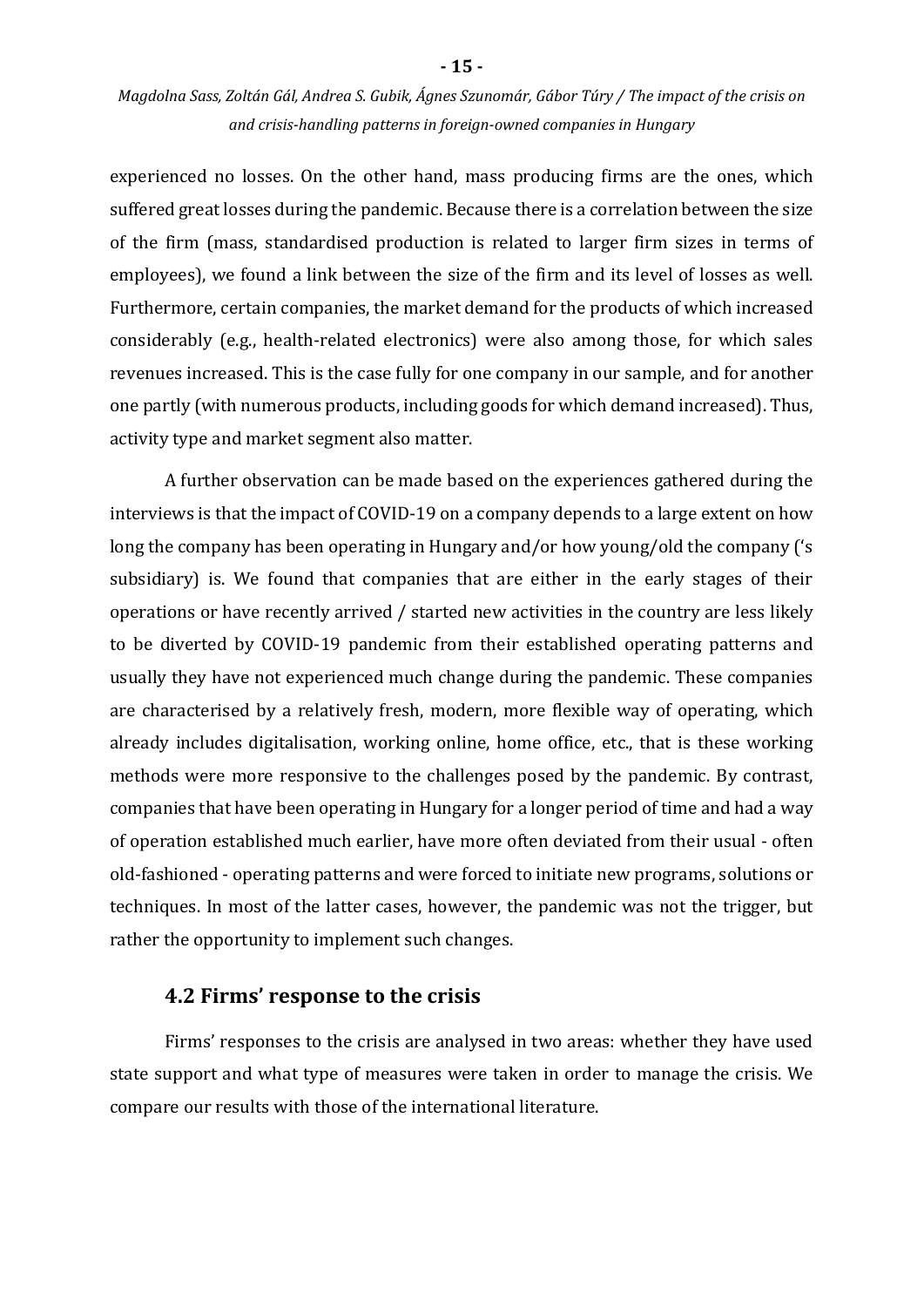#### **4.2.1 The use of state support**

As the literature showed, governments introduced various measures to help ailing firms, affected negatively by the crisis. That was the case for Hungary as well. From the point of view of large firms, in the analysed period of the year 2020, the measures published in the Government Decree of 105/2020 on the support of the Hungarian government within the framework of the Economic Protection Action Plan (IV. 10.) regarding the support for reduced working hours, as well as the government decree of 103/2020 (IV.10.) providing for the support of employees carrying out research and development activities.

The Hungarian government's grants<sup> $6$ </sup> could be claimed in three areas from the point of view of large firms operating in the analysed industries:

1) the so-called Kurzarbeit from April 2020 (state support for reduced working hours in order to keep employees)<sup>7</sup>

2) Wage subsidies for researchers and developers for three months active in all sectors especially to those that are research and innovation intensive (HUF 31.5 billion for 12 months)

3) State support that increases competitiveness, which can be spent on investment that increase the company's efficiency and productivity. Loan guarantees for firms. Compensation for large companies for the damages suffered due to the coronavirus outbreak and the confinement measures that the Hungarian government had to implement to limit the spread of the virus.

The aim of these government support schemes was to maintain employment of thousands of workers, the maintenance of wages and the avoidance of redundancies, and the creation of new jobs.

In line with European Union directives, the aim of the state support is not only to protect the critical economic sectors hardest hit by the pandemic but also to protect their assets, technologies, and infrastructure, and, above all, the workers and their jobs. Overall,

1

<sup>6</sup> https://ec.europa.eu/info/live-work-travel-eu/coronavirus-response/jobs-and-economy-during-coronaviruspandemic/state-aid-cases/hungary\_en

 $\frac{1}{7}$  https://drkrlegal.com/kurzarbeit-in-hungary/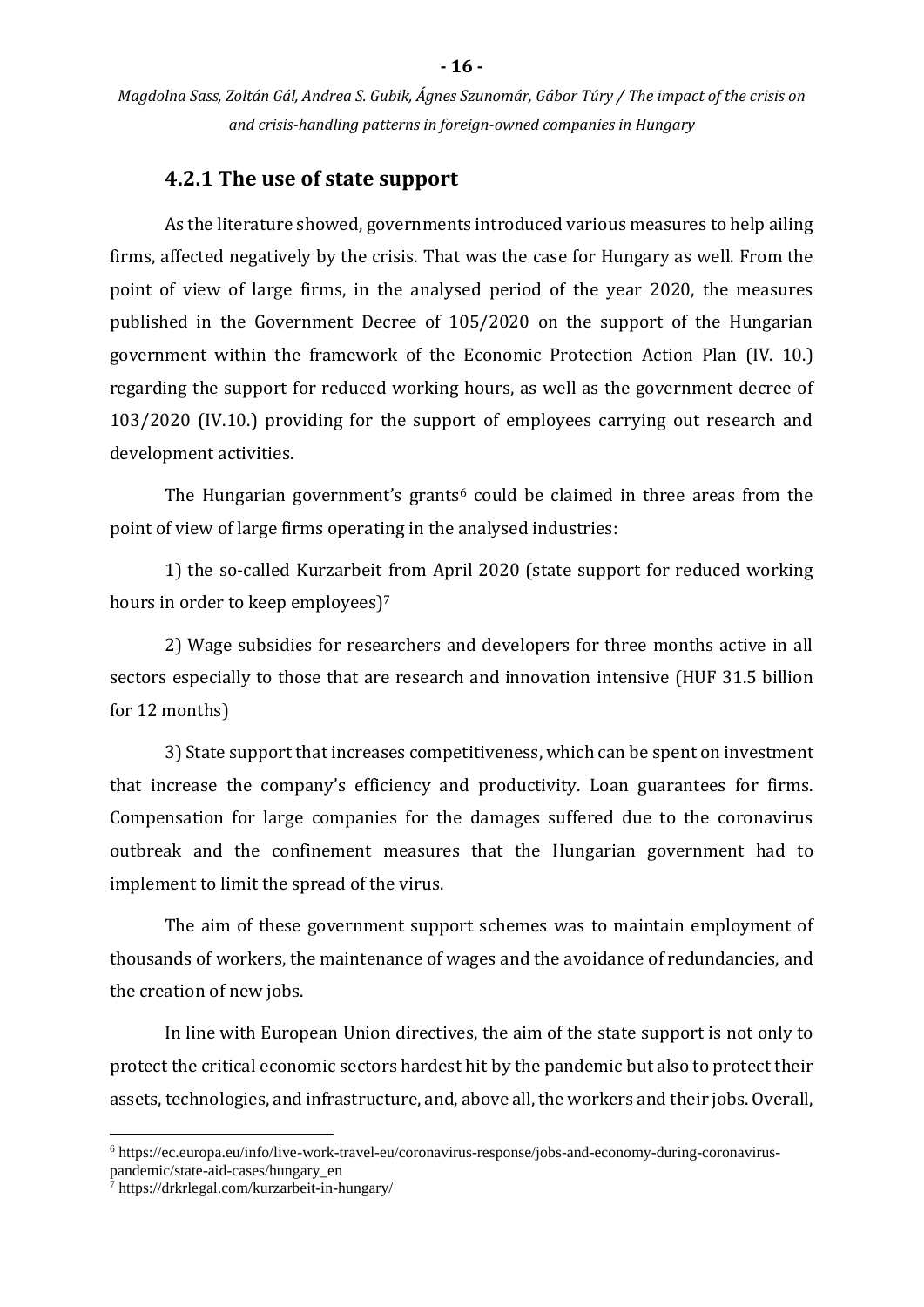in line with the experience with state aid up till now (Éltető and Antalóczy, 2017), it can be assumed that the support schemes of the Hungarian government are beneficial mainly for large firms, especially large, foreign-owned export-oriented firms.

During our interviews, we asked the representatives of the Hungarian subsidiaries whether they applied for or received any public assistance or financial support from the government and what kind of assistance they applied for. We asked which of the various support measures provided by the Hungarian state were used. Most of the MNCs' subsidiaries did not have significant liquidity problems and their financial buffer was more stable than in the case of the Hungarian SME sector. Thus they were not the primary target groups of the governmental support. At the same time, MNCs' subsidiaries have been an important pillar of the government's job retention program due to their size and number of employees. Among the subsidies offered by the state, the wage supplement support for part-time employees and the support for R&D&I employments were the most often used.

Most of the largest automotive companies and suppliers have benefited from Kurzarbeit support, and as R&D&I employers, they have all claimed and benefited from R&D&I support programme. Most of the automotive companies participating in the survey applied for part-time wage subsidies (Kurzarbeit). Most often, automotive suppliers applied for this support where supply chain disruptions in their global value chain led to a reduction in production capacity. For several automotive subsidiaries, the R&D job support program was an obvious choice in the case of having the R&D department or employing a larger number of engineering staff.

The interviews also included specific individual cases. One automotive company (No. 1) applied for state support in June 2020, and they received a wage subsidy for engineering in August-October. As a result, the parent company relocated new projects to Hungary, so the subsidiary's positions within the group has been strengthened. Although cost-cutting measures were introduced, at the end of the year 2020 there was also a salary increase and bonus payments. As a result, Hungarian state subsidy helped the whole multinational company to maintain its competitiveness through subsidizing R&D activities. Another interesting case is company (No. 3), operating in the automotive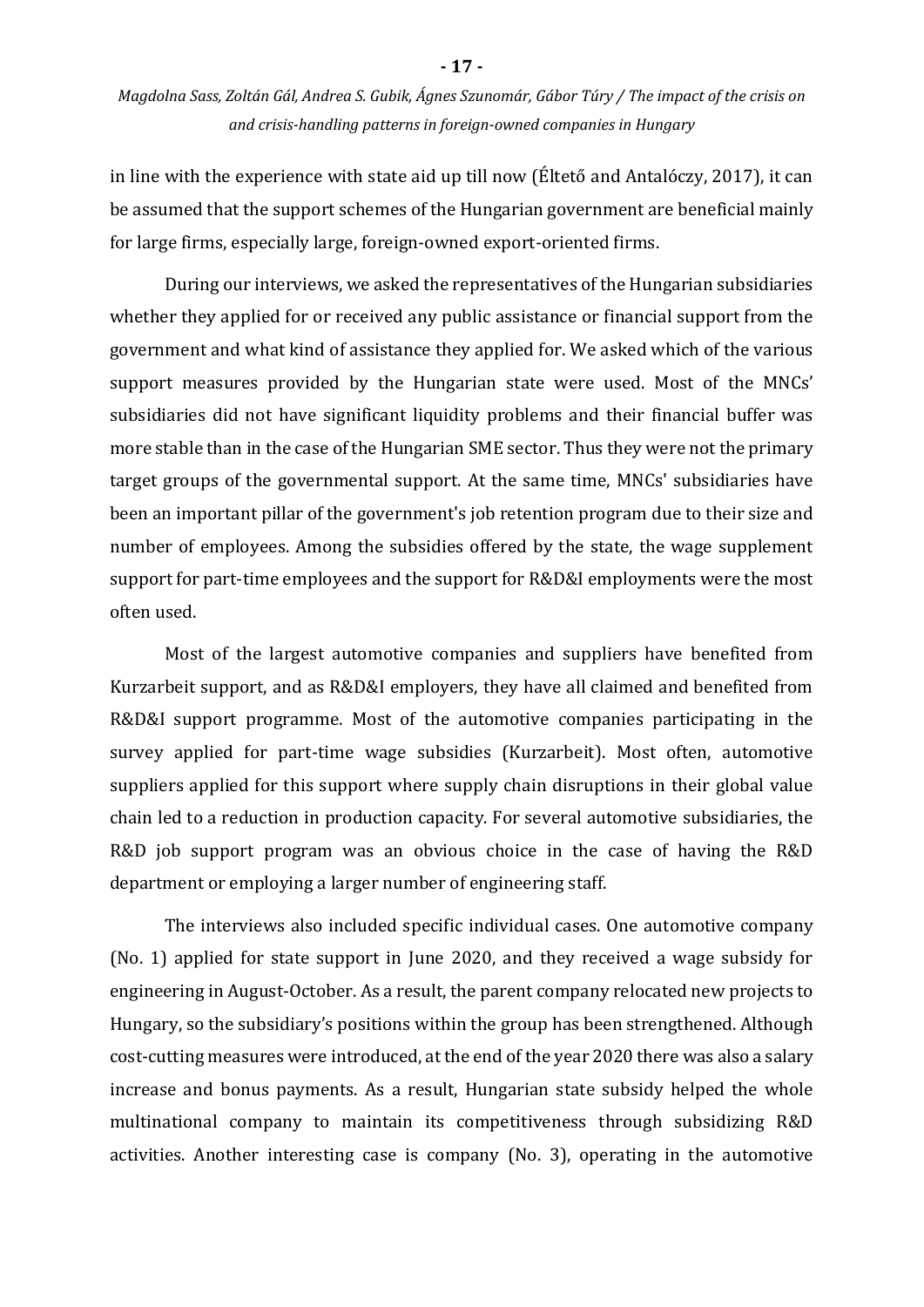industry, which applied for R&D&I wage subsidies for a staff of about 100 engineers which was spent on the entire production process; besides the salaries of the engineers. However, the interviewees were quite critical: they highlighted the inflexibility and overadministration of the Hungarian short-time working support system, which made it impossible for some flexible working firms to seek assistance.

In several cases, the parent company itself made the decision for its subsidiary to apply for state aid. Reduced part-time employment support (Kurzarbeit) was applied by a Tier 2 automotive supplier (Company No. 2). At the same time, this support wasn't really significant for the company because of the continuous operation and secure orders. The main problem was dealing with the situation at the subsidiary, as the transition to parttime employment required by the Kurzarbeit support produced some problems in the production line as the same amount of orders had to be produced in a shorter time period due to the reduced working hours.

However, some companies have not applied for any state support, which can be explained in several ways. Two Chinese-owned subsidiaries (No. 10 and 11) did not require any state support. To apply for state aid in a foreign country to a foreign government would not be in line with China's business habitus, culture - it would be more of an admission that the subsidiary and its management do not operate properly. Interestingly, the Swiss-owned electronics company (No. 13) also did not request support, as the parent company does not like any kind of state aid (including in its home country). At the U.S. electronics company (No. 8), they used state part-time wage subsidies for workers who didn't have to work full-time, so they had to work 3.5 days per week. In addition, they introduced a 3-half-day training, for which they also received a wage subsidy.

In summary, in the case of the Hungarian subsidiaries of MNCs, it was not the financial, loan guarantee and liquidity subsidies that proved to be the most significant, but the wage subsidies for job protection: Kurzarbeit for larger companies with a large workforce and, R&D& jobs support for the others. This is in line with Demmou et al. (2021) who stress the importance of alleviating labour costs for reducing the proportion of newly insolvent firms. Since firms react to negative shocks by reducing their payroll,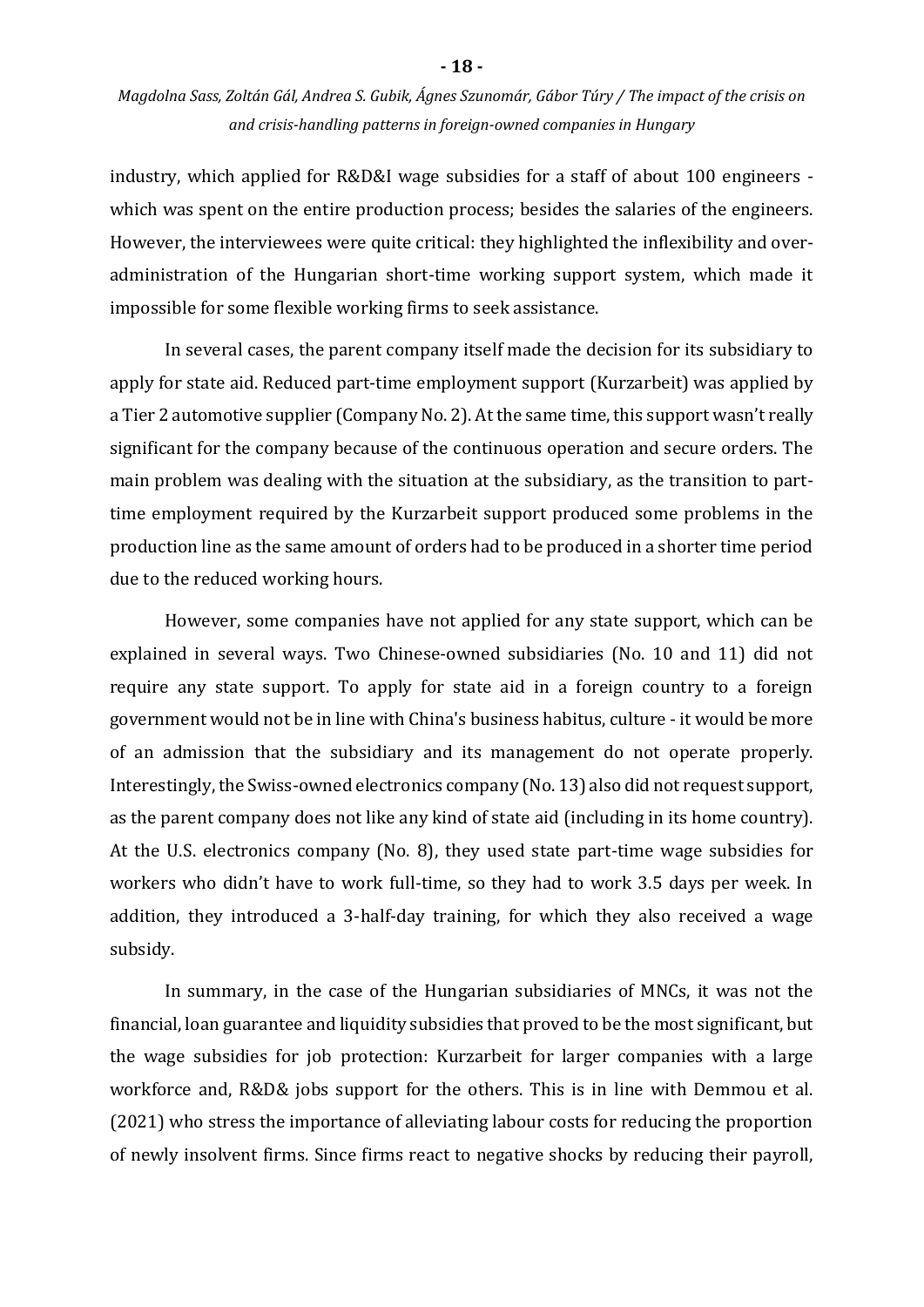through short-time work, non-renewal of short-term contracts or layoffs, therefore public support consists of the possibility to introduce short-time work, direct subsidies in the form of Kurzarbeit are essential to keep job stability in particular those sectors which were mostly affected by supply chain disruption.

The impact of state support does not prove to be a significant source of funding for the firms in the sample as it targets the most vulnerable and not the most viable ones, in line with the literature (Golubeva, 2020). At the same time, the Hungarian case studies also prove that through the support of the MNC subsidiaries, the majority of state support was given not to the companies struggling with liquidity problems or being in the worst financial situation. In the case of our Hungarian survey, the subsidiaries of the MNCs do not have a real need for liquidity support, and the wage subsidies meant only an additional bonus rather than a tool for survival. The problem is that, due to the dual structure of the Hungarian economy, state support does not systematically protect domestically owned companies more in need, because the support was provided very widely, so the subsidiaries of MNCs could use this opportunity as major employers with strategic importance in the governmental economic policy.

#### **4.2.2 Crisis handling measures at the firm level**

#### **Organisational approaches**

In many of the analysed companies, the crisis situation was handled through a formal or informal organisation, whereby employees or their representatives were also present. Where there was some institutional form of employee representation, either in the form of a works council or a trade union, there were continuous consultations regardless of the country of origin, size and activity of the company. This was the case for all the subsidiaries in the sample, except for one company. In some companies (No. 6, 7, 12, 14), even a separate formal organisation (Covid Committee, Emergency Action Group) has been set up to deal with the COVID-19 situation. In other companies, already existing organisations were used for the aim of coordinating between workers and managers.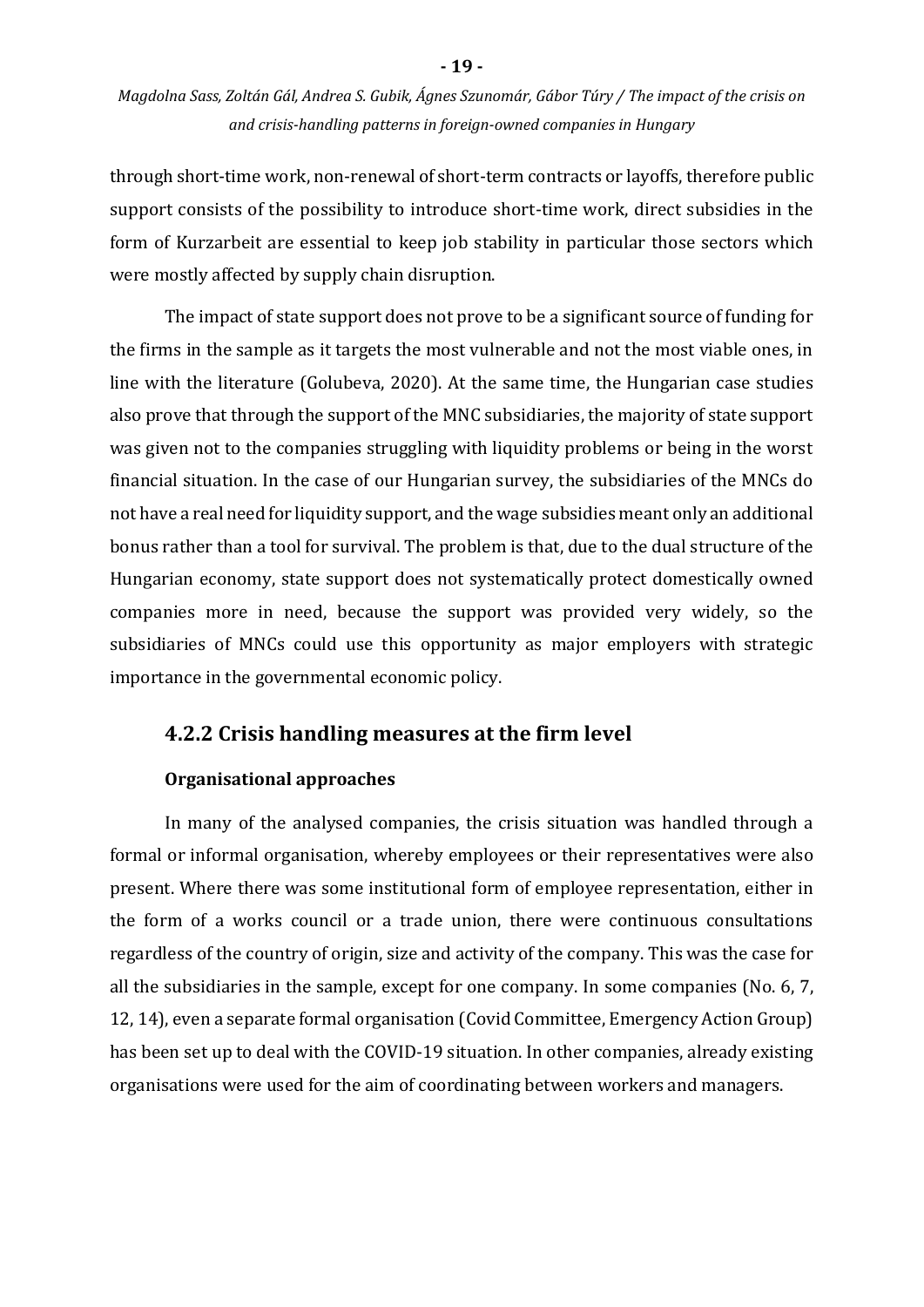#### **Preventive measures to avoid infections**

All companies followed the standards in terms of anti-virus measures and tried to comply as much as possible with the rules on distancing, which proved to be more challenging in the case of blue-collar workers. In one company, besides the above mentioned measures, even plexiglass walls were erected between the workers. The solution for white collar workers was similar (and more simple): all companies introduced various digital solutions during the COVID-19 pandemic. The most common solution was the home office in jobs where this was feasible. Meetings were held online, and all companies reported that the number of trips abroad was also significantly reduced, mainly replaced by online meetings. The extent of the home office was influenced by the nature of the activity, but also by management's (owner's) perception of teleworking. There were a number of interviewed companies where teleworking was being scaled down or eliminated as soon as possible and work was being reverted to the way it had been (Companies No. 2, 3, 8, 10, 11), including all of the East Asian companies. Expats in one of the analysed Chinese companies (No. 10) were constantly coming in to work during home office hours, which also points to a commitment to working with personal presence. However, it has also emerged from the interviews that the parent companies do not follow the same practices in their subsidiaries. For example, the interviewee from one Chinese company (No. 10) stressed that while they had to return working from the office, the German subsidiary continued to have home office solutions, while the other Chinese company also confirmed the existence of different practices but said that in their case the decision to abolish the home office was not a central instruction but a decision taken by the regional headquarters. These examples may suggest that the weaknesses of the Hungarian labour market (weaker labour bargaining power, less developed labour market) can still be exploited by companies. It is interesting to note, that two negative aspects of teleworking emerged during the interviews. One was that the home office slowed down the workflow (Companies No. 10, 9, 5). In addition to this, the role of loyalty is also a critical risk, emphasized in the case of one German-owned company (No. 1). Several companies have reported on the changing needs of employees (No. 1, 6, 14), and their surveys show that employees' demand for teleworking has increased as a result of COVID-19. Thus, in spite of the recognised downsides, non-Asian companies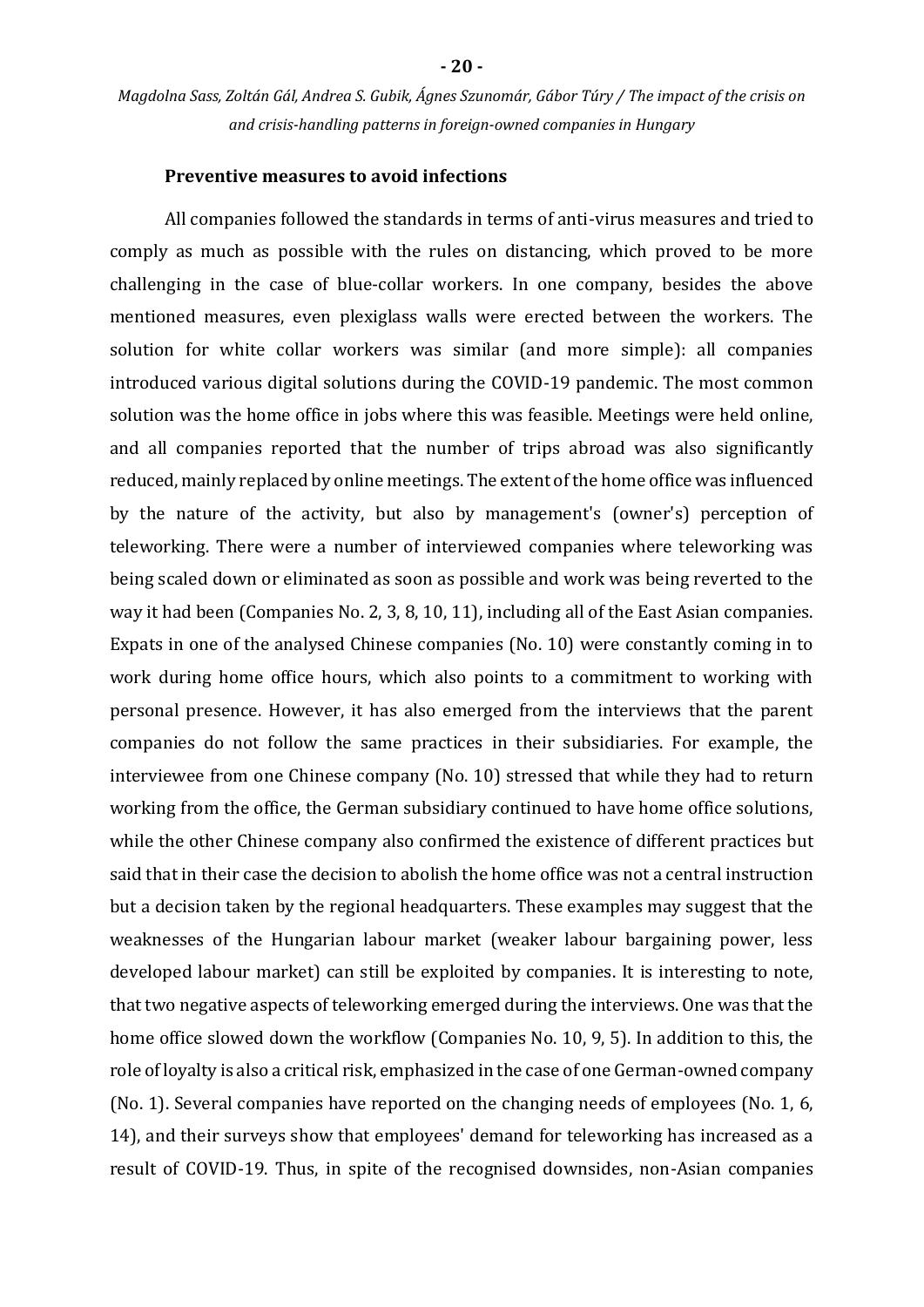more easily gave in to employee requests, which were usually demanding the continuation of home office, at least on certain working days.

#### **Subsidiary autonomy in deciding about the crisis-handling measures**

It is interesting to note whether the subsidiaries were autonomously taking decisions about their crisis-handling and protective measures or were instructed by the parent company. Some of the companies received detailed instructions from their parent company (No. 1, 9, 12) or from the regional headquarters (No. 10), others received guidelines, minimum standards, which they had to adapt flexibly to the local situation (No. 6, 14), and some of the companies took their own decisions (No. 3, 4). In large companies with several thousand employees (No. 4, 6), interviewees reported greater autonomy. A difference emerged where Hungarian subsidiaries enjoyed greater autonomy (No. 5) and where centralised standards typical of international companies were not introduced, decision-making was also autonomous.

#### **Workers not laid off**

The handling of the crisis in Hungary was in line with what we saw in the case of other countries analysed in the literature: laying off workers was the very last resort (e.g., Apedo-Amah, 2020; Meyer et al., 2020). The companies in our sample all did everything to keep their employees, which can be partly explained by the over-tense Hungarian labour market, with labour shortage in Hungary and with the increasing importance of company-specific knowledge of workers. Basically, all firms are struggling with staff shortages and are reluctant to part with their employees, trying to avoid this by bringing forward the granting of leave or reducing working hours in order to keep employees. This latter is in line with the observation of Köllő and Reizer (2021). Where there have been redundancies (No. 5) they have taken advantage of the stoppages to replace staff with whom the company was not satisfied. A Japanese company (No. 3) – as a result of new and innovative solutions – was able to maintain production levels even with a reduction in staff. This is in line with the theoretical literature that, once the crisis has been overcome, jobs that were eliminated during the crisis are not re-created (Jaimovich and Siu, 2012) – the solutions, which were found, are kept. Where the company strategy also relies on agency staff (rented workers), they have either replaced or reduced the number of agency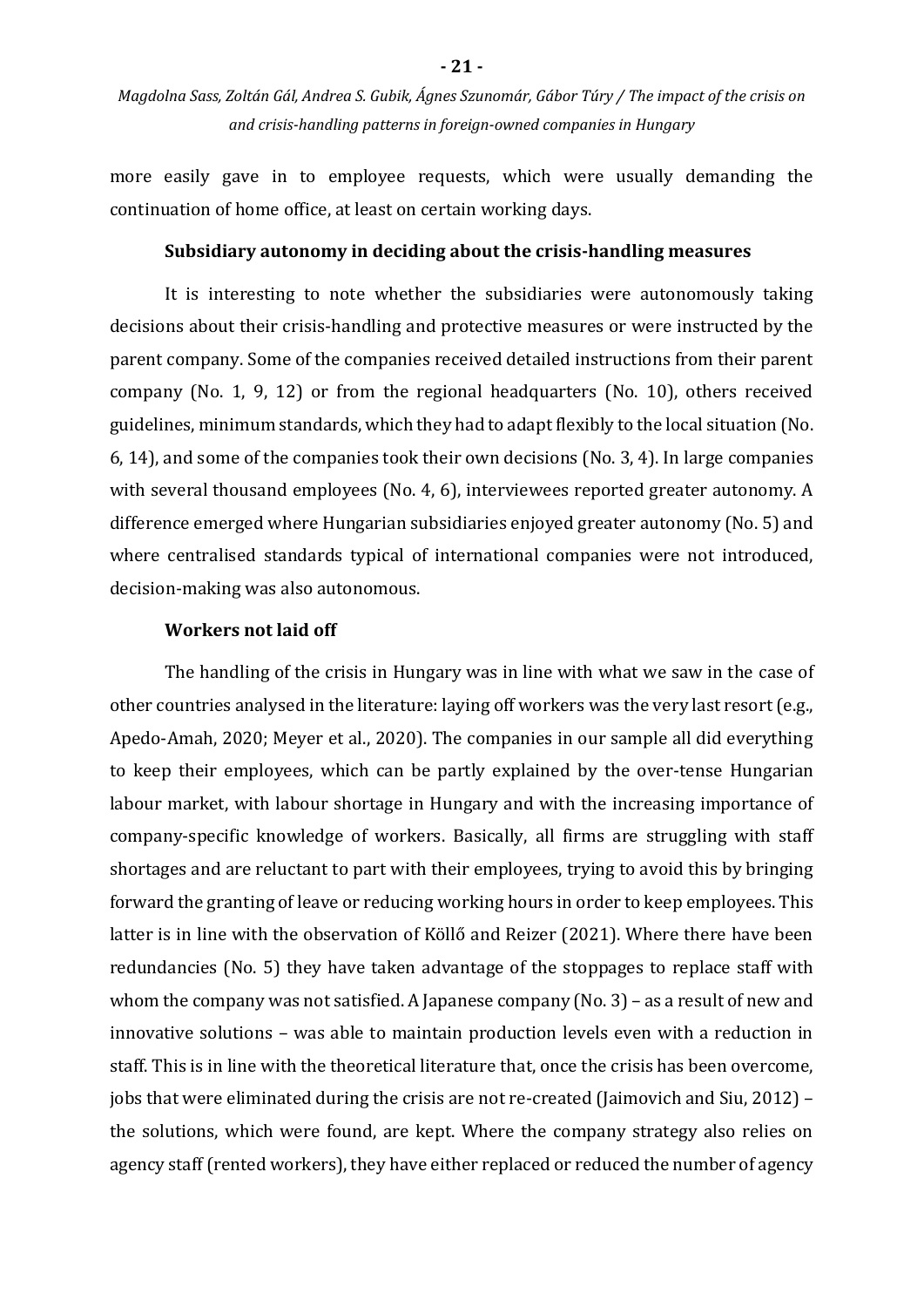staff. This is essentially possible where there is a combination of skilled and unskilled labour, as it is mainly unskilled workers, who are hired from agencies. At the same time, a diversification of activities is also emerging within the vehicle manufacturing sector. In certain product segments (commercial vehicle suppliers, electric vehicle manufacturers, those linked to other industries), orders increased despite the crisis (No. 7, 11, 13), so the problem was not how to tie up labour but how to replace workers who had been lost through illness.

We saw various signs of solidarity from the management or from other workers of the company in order to avoid layoffs or help employees in other ways, which indicates a change compared to previous years in that respect in Hungary (Frege and Tóth, 1999). During the short shutdown, one company sent workers on a short unpaid leave of 4-5 days (No. 14), and one German company (No. 4) reported that workers gave up their 13th month's pay to finance paid leave for Covid, thus preventing redundancies. The Chinese company (No. 10) sent some of its employees to training during the shutdown. In one company (No. 14), high level management took a few days of unpaid leave in order to save the workplaces of physical workers. One Chinese company (No. 8) took into account workers' needs when organising shifts so that one parent could always be at home (parents could work alternately) and another firm provided home office for pregnant women (No. 8). Another firm provided masks for their host city (No. 11). These practices suggest that workers, recognising that there was a common interest, cooperated with management and vice versa.

#### **Organisational changes**

Work organisation was also affected by COVID-19 in the post-closure period, with the Japanese company doing production in one shift instead of two (raw material shortages were partly to blame), several companies interviewed working with rotating work teams (e.g., A/B week split), employee bubbles, other measures to reduce the number of meetings between workers. Where R&D has a significant presence, the organisation of work has been reorganised to shift the focus from manufacturing to R&D activities. This is clearly reflected in the use of state aid, described above, with the exception of certain companies (No. 2, 8, 9, 10), where the aid was used to subsidise the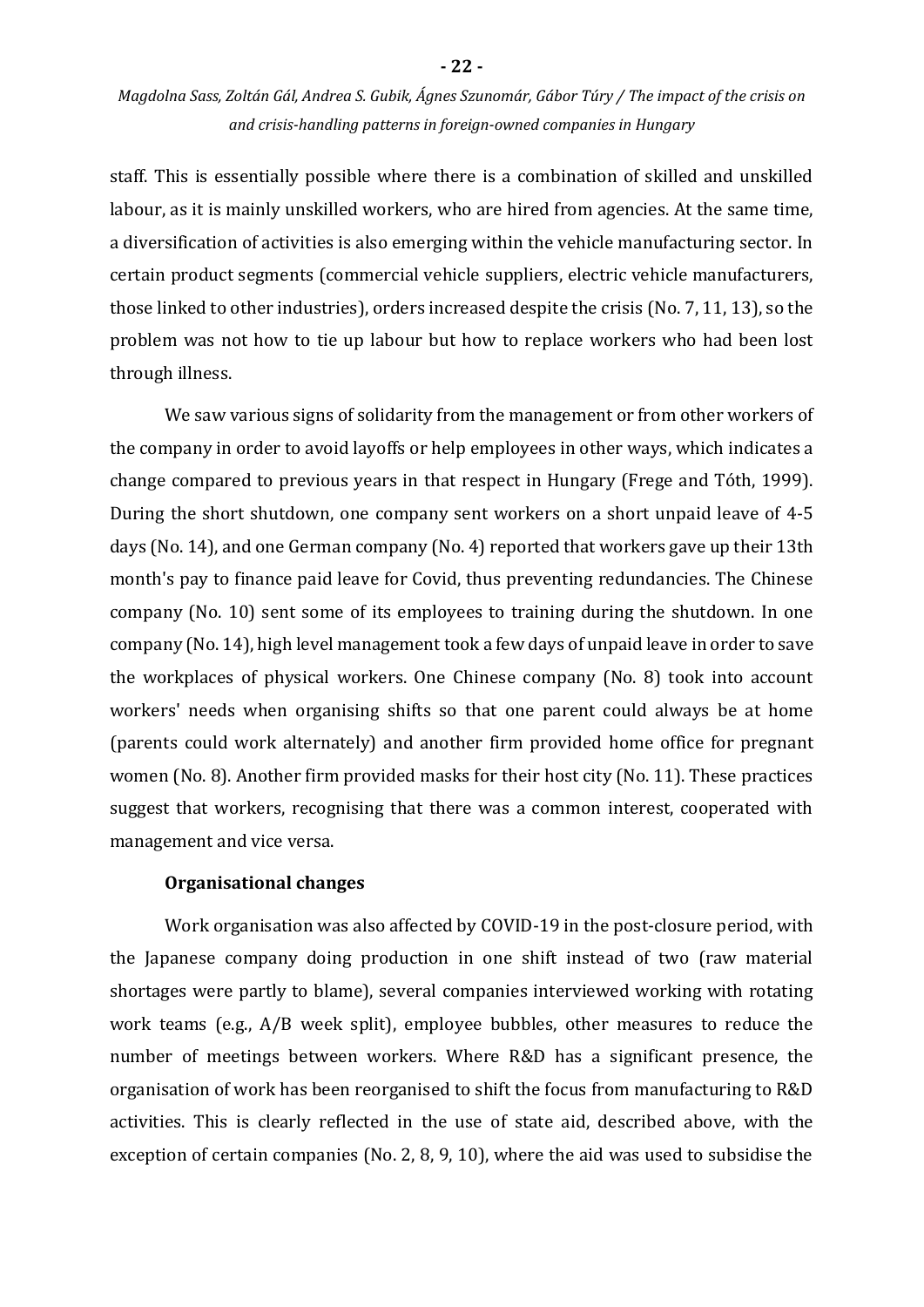wages of R&D staff. However, for some firms, the request for assistance was either not a viable option (No. 10, 11) or not in line with the company's policy (No. 13). In those companies (for example No. 4) where highly skilled workers are employed and the production process is standardised, they tried to make the best use of the available workforce to replace the employees who were not available due to illness or quarantine. Some companies used the opportunity to carry out postponed activities. These cases typically involve previously planned restructuring or the implementation of efficiency plans, for which there was not enough time before. Two companies also reported that they used downtime to carry out previously planned tasks. At a Japanese company (No. 3), engineers worked on efficiency solutions during the downtime, and a German company (No. 14) used the time to complete tasks that were overdue but had been left undone due to time constraints. Several companies also reported that previously planned reorganisations were completed despite COVID-19 (No. 10), projects were started (No. 8), the production base was expanded (No. 11), i.e., COVID-19 did not have a significant impact on the companies' short-term plans.

#### **Impact of COVID-19 on the future of work**

In the context of the pandemic, all interviewees highlighted the growing importance of flexibility, efficiency, and digitalisation. All companies are trying to incorporate the useful elements of the solutions introduced during the pandemic. Automation was only highlighted by one company (No. 6), where monotonous tasks requiring highly skilled labour cause high staff turnover, and the company is therefore trying to replace live-work.

Regarding the long-term effects of COVID-19, most companies see that digitalisation and automation have accelerated as a result of COVID-19, and that companies will be more flexible in the future. A majority of companies expect the home office to survive in the long term. Online meetings will continue to be used for international communication, and one German company sees this, and more specifically the resulting reduction in travel, as an important step towards sustainability (No. 14). Other companies also emphasized that online meetings with local and international partners will remain more frequent compared to the pre-pandemic period.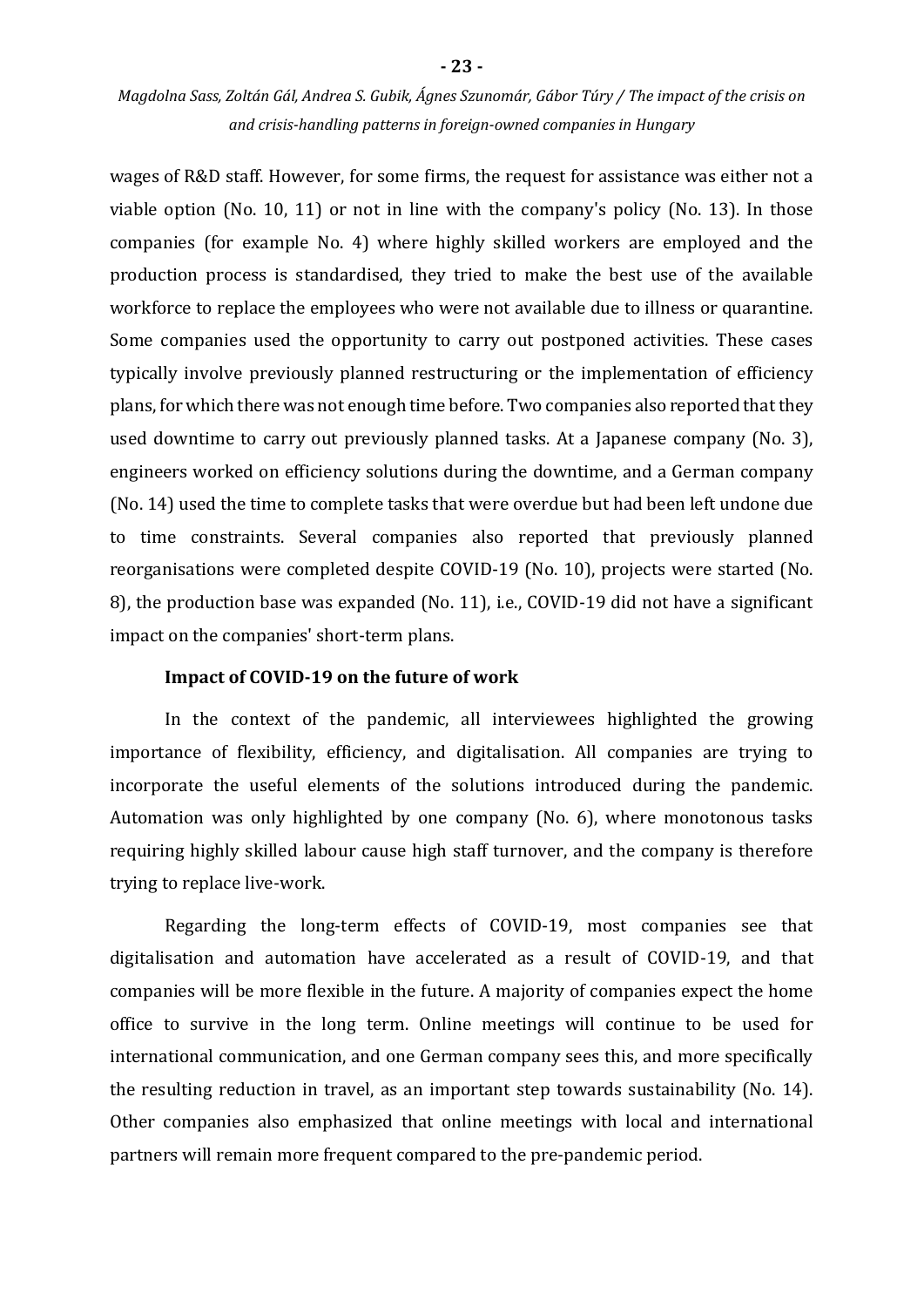In terms of digitalisation and the use of digital solutions, it is important to note how they have become more and more accepted in the interviewed firms. For example, in the first period of the pandemic employees (engineers) in one subsidiary (No. 1) preferred to spend 2-3 days per week in the workplace, while later on (May 2021) there are only 1.5 days per week they wanted to work in the office. The company benefitted from the resulting time savings, but at the same time, management was afraid that the long absence loosens the employees' loyalty to the company – which is to be seen in the future.

### **5. Conclusions**

Economies and firms were affected to a great extent by the COVID-19 pandemic and its economic consequences. We have narrowed down our analysis of this impact and the measures taken to handle it to foreign-owned subsidiaries in Hungary in the automotive and electronics industries. Our results support those of the literature. However, in certain areas we could supplement these findings. First, we have highlighted the importance of not only the industry but within that, the activity carried out by the foreign-owned subsidiaries. Those specialised in mass production with lower value added, experienced greater decline in production, than other firms with more specialised, higher value-added production. Furthermore, the age of the subsidiary proved to be important, as newly established firms, even at the expense of financial reallocations within the firm network, maintained the momentum in realising their initial plans in spite of the crisis. Second, we found that R&D&I wage support sometimes "leaked out" to help to maintain the competitiveness of foreign multinationals through allocating related activities to Hungary. For this, they partly used the subsidies provided by the Hungarian state. Third, at the firm level, we found many similarities in handling the crisis, and an important sign of increased solidarity among the various groups of workers and managers. We found companies where the management waived its bonus in order to avoid layoffs. In one company, management took a few days' unpaid leave to avoid layoffs. Fourth, in the context of the previously mentioned examples, companies have sought to avoid layoffs or to make only the necessary redundancies. Actually, layoff seems to be the last resort among the crisis-handling measures. This is partly explained by the tense labour market in Hungary, but it can also be taken as a sign of increased attention to workers.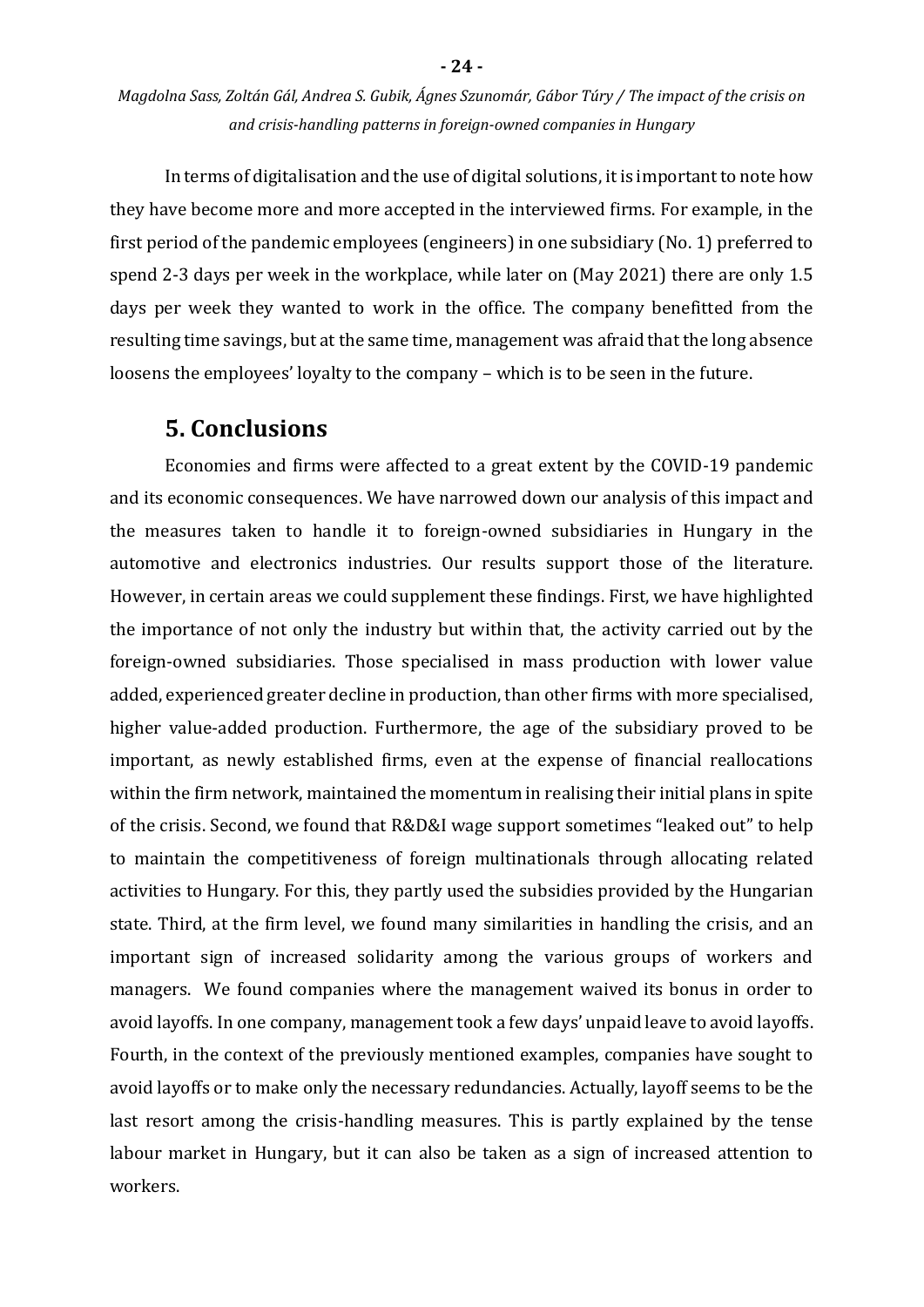Based on the interviews conducted, COVID-19 has not significantly changed organisational practices, i.e., it typically did not lead to a complete reorganisation at the companies in question. Those changes that have taken place, however, share many similarities. For example, almost all companies have responded by creating home office solutions for white collar workers and decided to "go digital" in other areas. Of course, manufacturing plants – and blue-collar workers – are less affected, though various efficiency improvements did occur in some of the companies that affected blue-collar workers, too. During the shutdown, or slowdown periods, engineers and technicians worked on efficiency solutions. These programmes were often planned before (due to the above mentioned labour shortages), but were always postponed due to lack of time. These efficiency programs are likely to continue.

As regards future research directions, it remains to be seen if innovative solutions introduced during the pandemic - such as home office - are sustainable in the long term and if they are, what impact they will have on productivity and on loyalty to the company as well as on the "mindset" of affected workers. Therefore, it may be worth revisiting the companies analysed now in 5-10 years' time and monitor if the current innovative solutions proved to be successful, and/or new type of innovations are introduced. Similarly, much will depend on how long the pandemic continues to have either direct or indirect economic impact that could also affect the analysed companies' outlook. Interviewees highlighted the loss of production caused by supply chain disruptions due to the pandemic. It is advisable to research the existence of this shortage of goods due to supply difficulties and the corporate reactions to it in the short term (1-2 years). In the case of the pandemic ending in 2022, our findings now are probably correct, but in the case of the pandemic and its economic impact lasting for years, it is difficult to estimate the consequences.

In our research we focused on foreign-owned subsidiaries in Hungary in two industries. As a result, our approach could still be extended in several directions. First, we can compare the experience and behaviour of foreign-owned companies with domestic ones. Second, we can focus on the broader CEE region and compare the results for Hungary with research results on, for instance, foreign-owned subsidiaries in Czechia, Poland and Slovakia. Third, we can shift the focus from foreign-owned subsidiaries in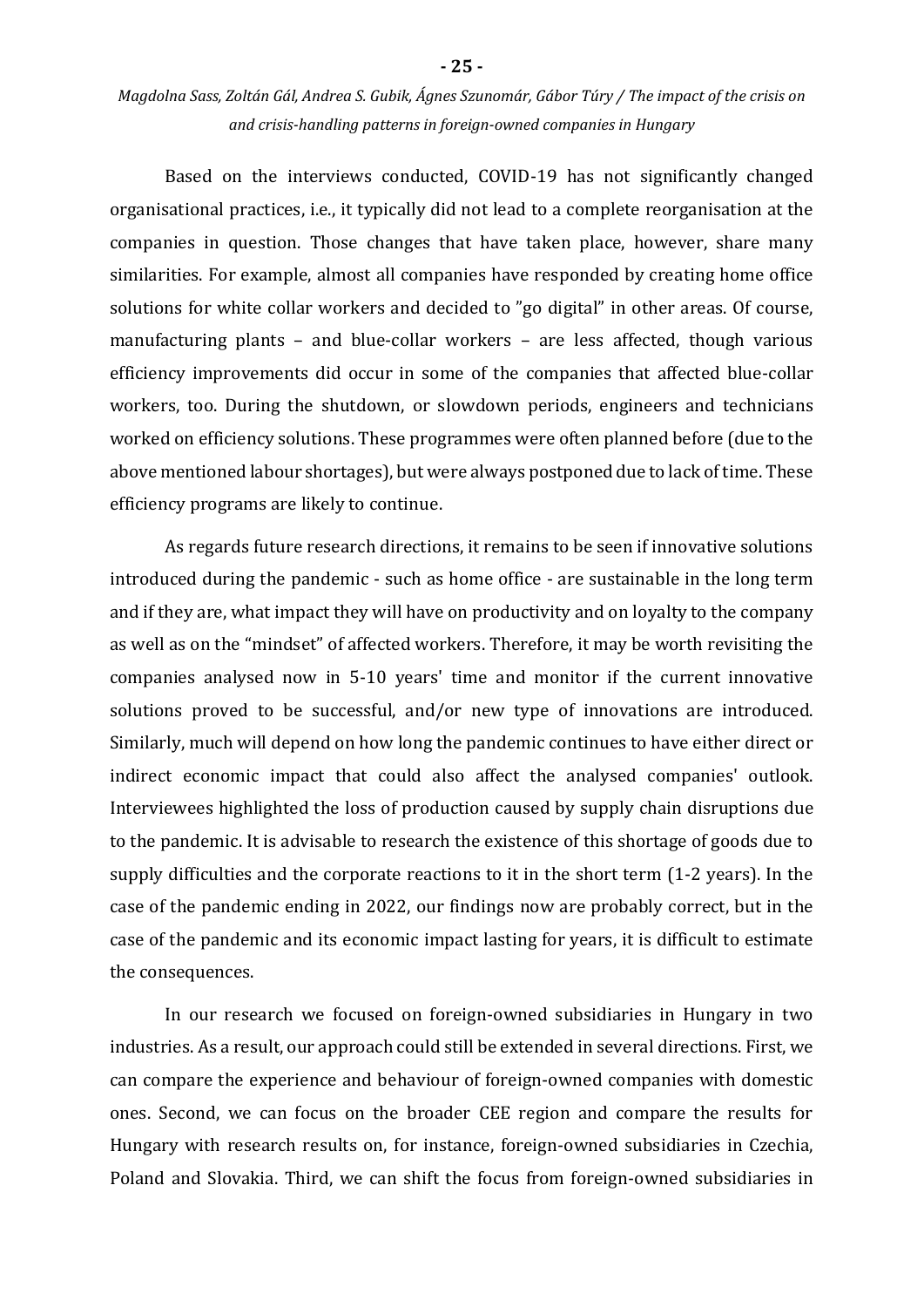**- 26 -**

general to foreign-owned subsidiaries from specific regions, such as East Asia, core Europe or the United States. Fourth, we can extend the industry coverage and, fifth, we could also shift our focus from the host country to the companies and zoom in on how the companies analysed now acted in their different host countries and subsidiaries.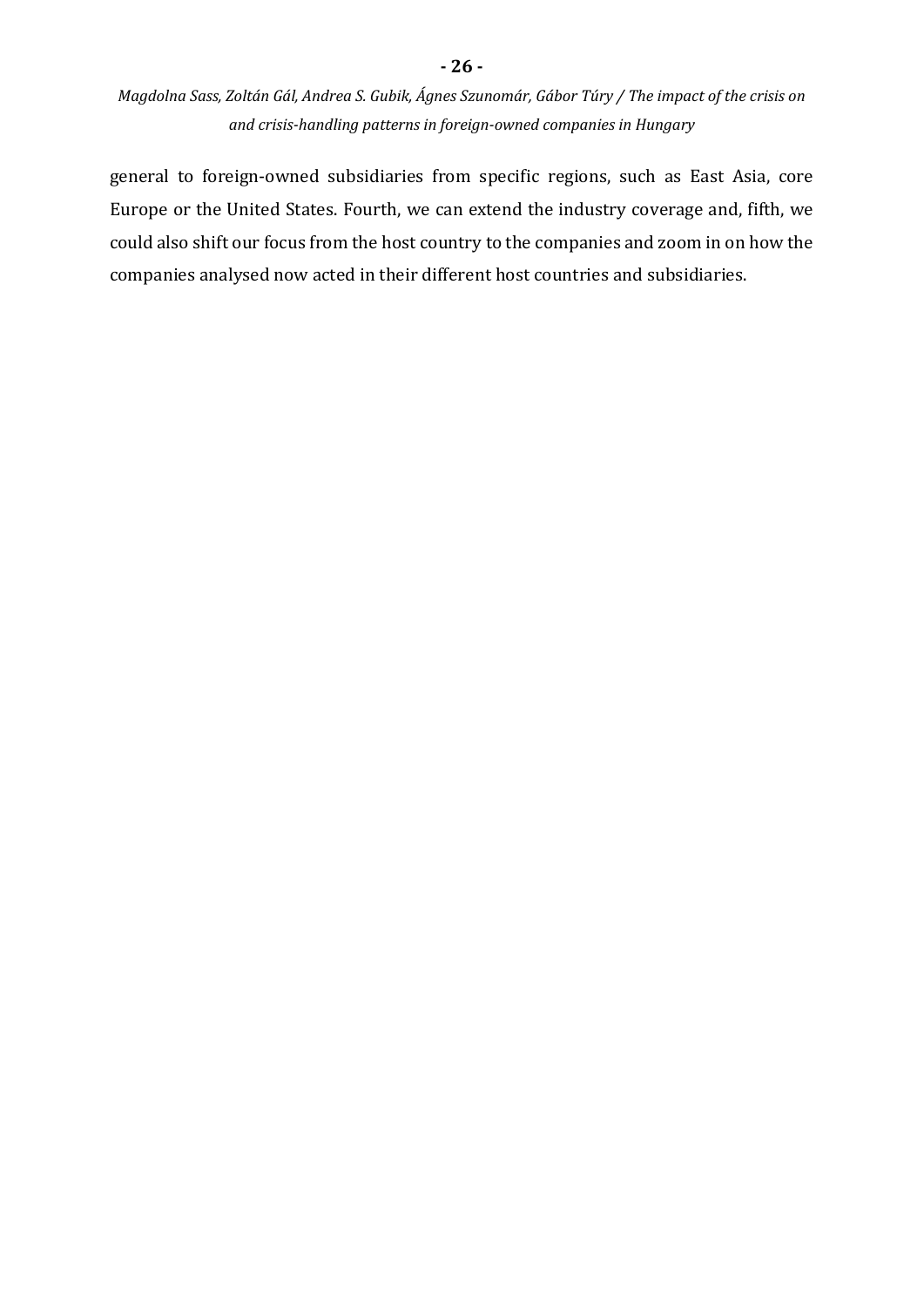# **References**

- Alfaro, L. and Chen, M. X. (2012): Surviving the global financial crisis: foreign ownership and establishment performance. American Economic Journal: Economic Policy, 4 (3): 30–55. https://doi.org/10.1257/pol.4.3.30
- Alvarez, R., and Görg, H. (2007): Multinationals as stabilizers? Economic crisis and plant employment growth. Central Bank of Chile, Working Paper No. 412.
- Andrews, D., Charlton, A., and Moore, A. (2021, September 22): Covid-19 and the continued labour reallocation to productive and tech-savvy firms. Centre for Economic Policy Research policy portal, VoxEU.org, https://voxeu.org/article/covid-19-and-continued-labour-reallocationproductive-and-tech-savvy-firms
- Apedo-Amah, M. Ch., B. Avdiu, X. Cirera, M. Cruz; E. Davies, A. Grover, L. Iacovone; U. Kilinc, D. Medvedev, F. O. Maduko, S. Poupakis, J. Torres and T. T. Tran (2020): Unmasking the Impact of COVID-19 on Businesses Firm Level Evidence from Across the World. World Bank Policy Research Working Paper 9434. World Bank Group, Washington.
- Athukorala, P. (2003): FDI in crisis and recovery: Lessons from the 1997–1998 Asian crisis. Australian Economic Review, 43 (2): 197-213.
- Banerjee, R., and Hofmann, B. (2020): Corporate Zombies: Anatomy and Life Cycle, BIS Working Paper No. 882, September 2020.
- Bartik, A.W., Bertrand, M., Cullenc, Z., Glaeser, E. L., Luca, M. and Stanton, C. (2020): "The impact of COVID-19 on small business outcomes and expectations, Proceedings of the National Academy of Sciences, 117 (30): 17656-17666.
- Bénassy-Quéré, A., Hadjibeyli, B. and Roulleau, G. (2021): French firms through the COVID storm: Evidence from firm-level data. https://voxeu.org/article/frenchfirms-through-covid-storm
- Bighelli, T., Lalinsky, T. and di Mauro, F. (2021): Covid-19 government support may have not been as unproductively distributed as feared. VoxEU.org, 19 August 2021. https://voxeu.org/article/covid-19-government-support-may-have-notbeen-unproductively-distributed-feared
- Blanchard, O., Philippon, T., and J. Pisani-Ferry, (2020): A New Policy Toolkit Is Needed as Countries Exit COVID-19 Lockdowns, Peterson Institute For International Economics, Policy Brief 20-8.
- Bloom, N., Bunn, P., Mizen, P., Smietanka, P. and Thwaites, G. (2021): "The impact of Covid-19 on productivity" VoxEU.org, 18 January.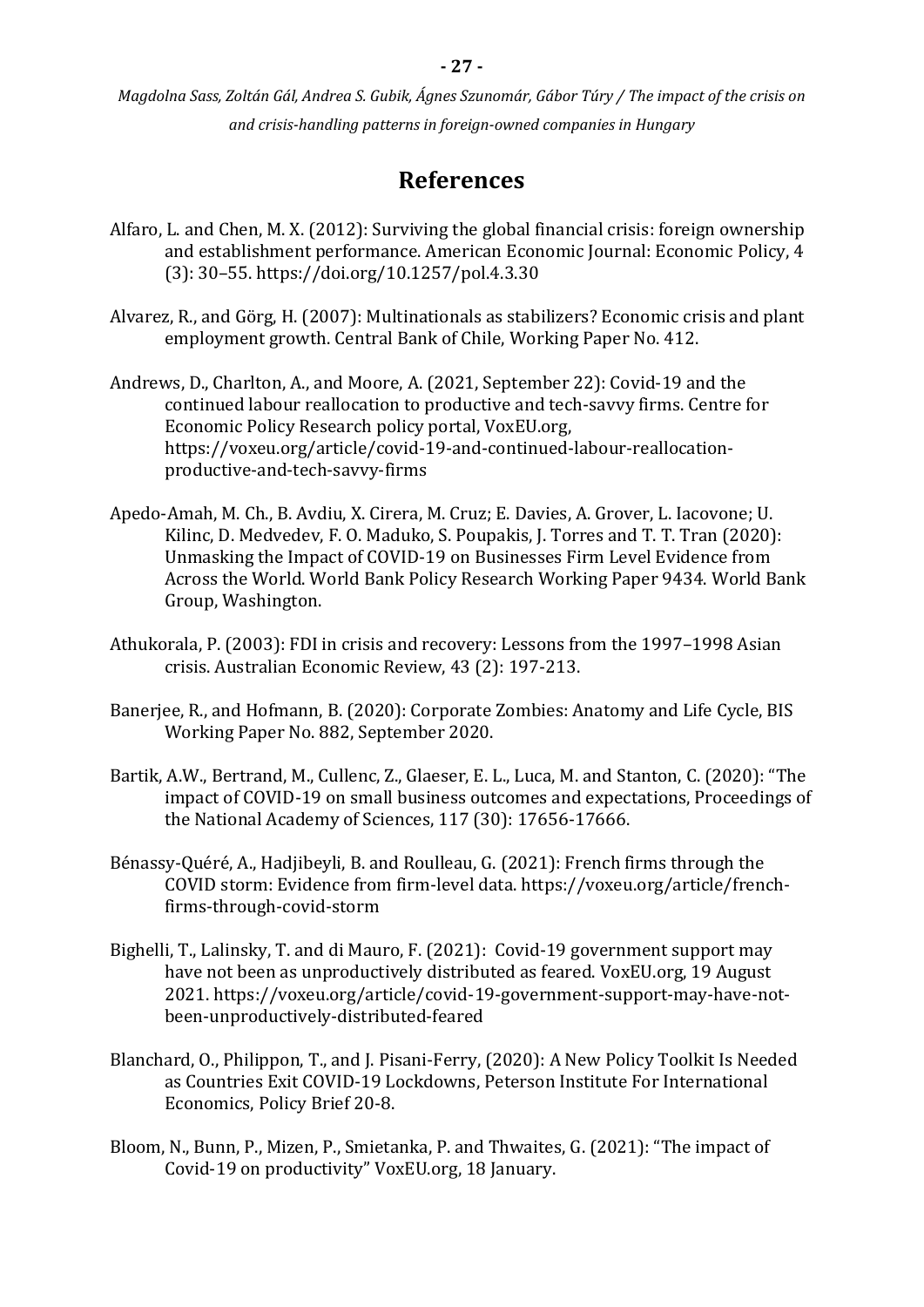- Borino, F, Carlson, E., Rollo, V. and Solleder, O (2021): International firms and Covid-19: Evidence from a global survey, COVID Economics, 75: 30–45.
- Coibion, O., Gorodnichenko, Y. and Weber, M. (2020): Labour markets during the Covid-19 crisis: A preliminary view. https://voxeu.org/article/labour-markets-duringcovid-19-crisis-preliminary-view
- Dániel Zoltán András Molnárné Barna Katalin Molnár Tamás (2021): Koronavírusjárvány a V4-országokban – társadalmi, gazdasági hatások, regionális összefüggések, kormányzati beavatkozások. Területi Statisztika, 61 (5): 555-576.
- Demmou, L., Calligaris, S., Franco, G., Dlugosch, D., McGowan, M. and Sakha, S. (2021): "Insolvency and debt overhang following the COVID-19 outbreak: Assessment of risks and policy responses", VoxEU.org, 22 January.
- Éltető, A. and Antalóczy, K. (2017): National Trade and FDI Policies in the Era of Global Value Chains: the Example of the Visegrad Countries. In: Ewa, Latoszek; Magdalena, Proczek; Małgorzata, Dziembała; Anna, Masłoń-Oracz; Agnieszka, Kłos (szerk.) European Security and Stability in a Complex Global Order : the Case of Neighbourhood Policy. Warsaw, Lengyelország : Dom Wydawniczy Elipsa (2017) pp. 202-215.
- Foss, N. J. (2021): The Impact of the Covid‐19 Pandemic on Firms' Organizational Designs. Journal of Management Studies, 58 (1): 268-272. https://doi.org/10.1111/joms.12643
- Frege, C.M. and Tóth, A. (1999): Institutions Matter: Union Solidarity in Hungary and east Germany. British Journal of Industrial Relations. 37 (1): 117-140.
- Godart, O., Görg, H. and Hanley, A. (2011): Surviving the Crisis: Foreign Multinationals vs Domestic Firms in Ireland. IZA DP No. 5882. Forschungsinstitut zur Zukunft der Arbeit. https://ftp.iza.org/dp5882.pdf
- Golubeva, O. (2021): Firms' performance during the COVID-19 outbreak: international evidence from 13 countriesCorporate Governance, 21 (6): 1011-1027.
- Gourinchas, P., Kalemli-Özcan, S., Penciakova, V. and Sander N. (2020): COVID-19 and SME failure? NBER Working Paper No. 27877, National Bureau of Economic Research, Cambridge, MA.
- Gu, X., Ying, S., Zhang, W., and Tao, Y. (2020): How Do Firms Respond to COVID-19? First Evidence from Suzhou, China, Emerging Markets Finance and Trade, 56 (10): 2181-2197. DOI: 10.1080/1540496X.2020.1789455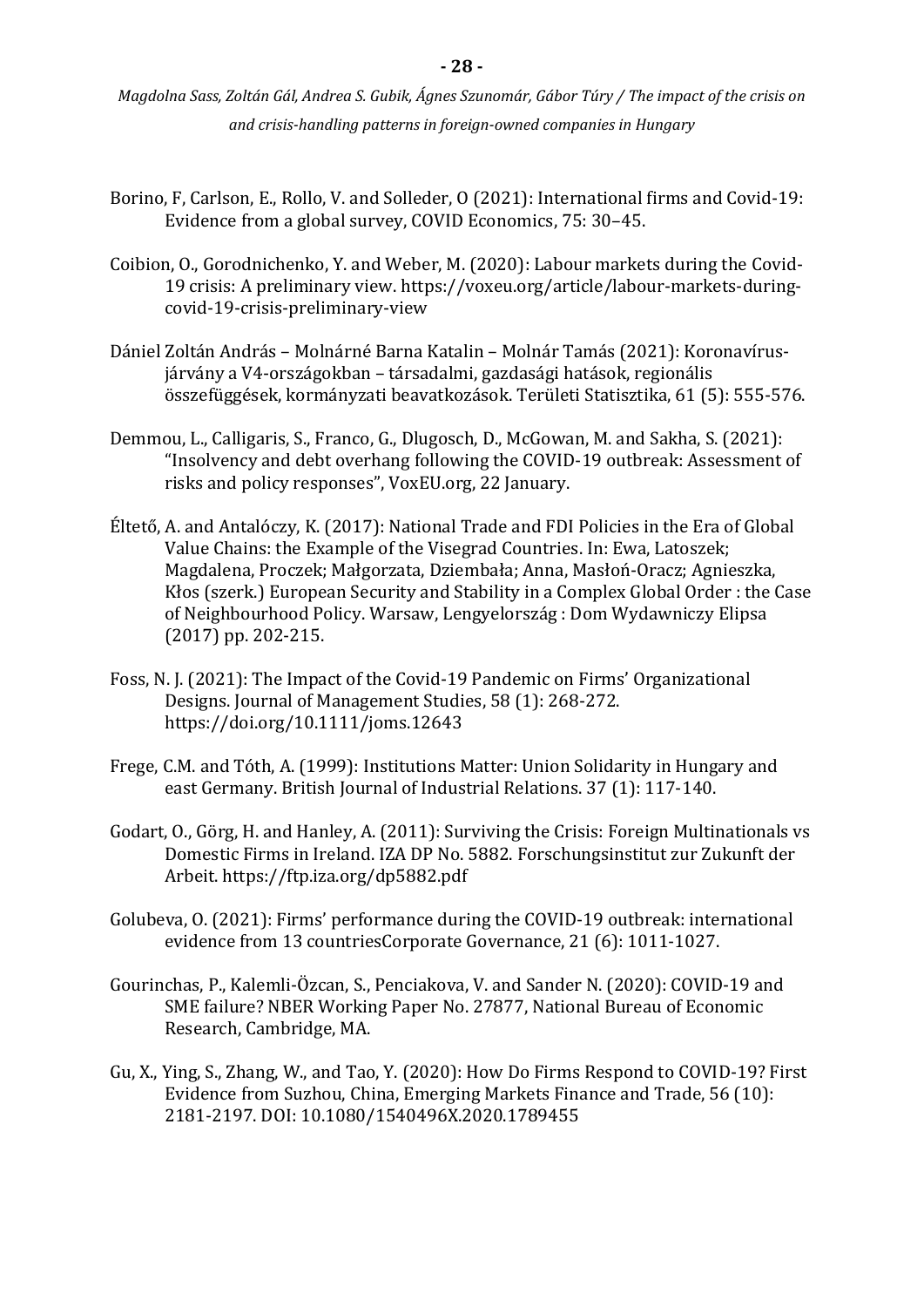- Heinonen, K. and Strandvik, T. (2020): Reframing service innovation: COVID-19 as a catalyst for imposed service innovation, Journal of Service Management, 32 (1): 101-112. 10.1108/JOSM-05-2020-0161
- Henderson, J.C. and Ng, A. (2004): Responding to crisis: severe acute respiratory syndrome (SARS) and hotels in Singapore, International Journal of Tourism Research, 6: 411-419, 10.1002/jtr.505
- Jaimovich, N. and Siu, H. E. (2012): The Trend is the Cycle: Job Polarization and Jobless Recoveries. NBER Working Paper No. 18334, http://www.nber.org/papers/w18334
- Johnson Tew P., Lu, Z., Tolomiczenko, G. and Gellatly, J. (2008): SARS: lessons in strategic planning for hoteliers and destination marketers, International Journal of Contemporary Hospital Management, 20: 332-346. 10.1108/09596110810866145
- Juhász, P. and Szabó, Á. (2021): A koronavírus-járvány okozta válság vállalati kockázati térképe az első hullám hazai tapasztalatai alapján. Közgazdasági Szemle, Vol. 68. special issue, pp. 126-153.
- Köllő, J. and Reizer, B. (2021): The impact of the first wave of the COVID-19 pandemic on employment and firm revenues in Hungary. Acta Oeconomica, 71 (S1): 93-117.
- Kuriakose, S. and Tran, T. (2020): Impacts of COVID-19 on Firms in Malaysia : Results from the 1st Round of COVID-19 Business Pulse Survey. World Bank, Washington, DC. World Bank. https://openknowledge.worldbank.org/handle/10986/34965 License: CC BY 3.0 IGO.
- Liu, Y., Lee, J.M. and Lee, C. (2020): The challenges and opportunities of a global health crisis: the management and business implications of COVID-19 from an Asian perspective. Asian Business & Management, May 12, pp. 1-21.
- di Mauro, F. and Syverson, C. (2020): The COVID crisis and productivity growth, VoxEU.org, 16 April.
- Maliszewska, M., Mattoo, A., and Van Der Mensbrugghe, D. (2020): The potential impact of COVID-19 on GDP and trade: A preliminary assessment, Policy Research Working Paper 9211, The World Bank
- Markusen, J. R. (2002): Multinational firms and the theory of international trade. Cambridge, MA: The MIT Press.
- Marques Santos, A., Haegeman, K. and Moncada-Paternò-Castello, P. (2021): The impact of Covid-19 and of the earlier crisis on firms' innovation and growth : a comparative analysis. JRC Working Papers on Territorial Modelling and Analysis No. 03/2021, European Commission, Seville, JRC125490.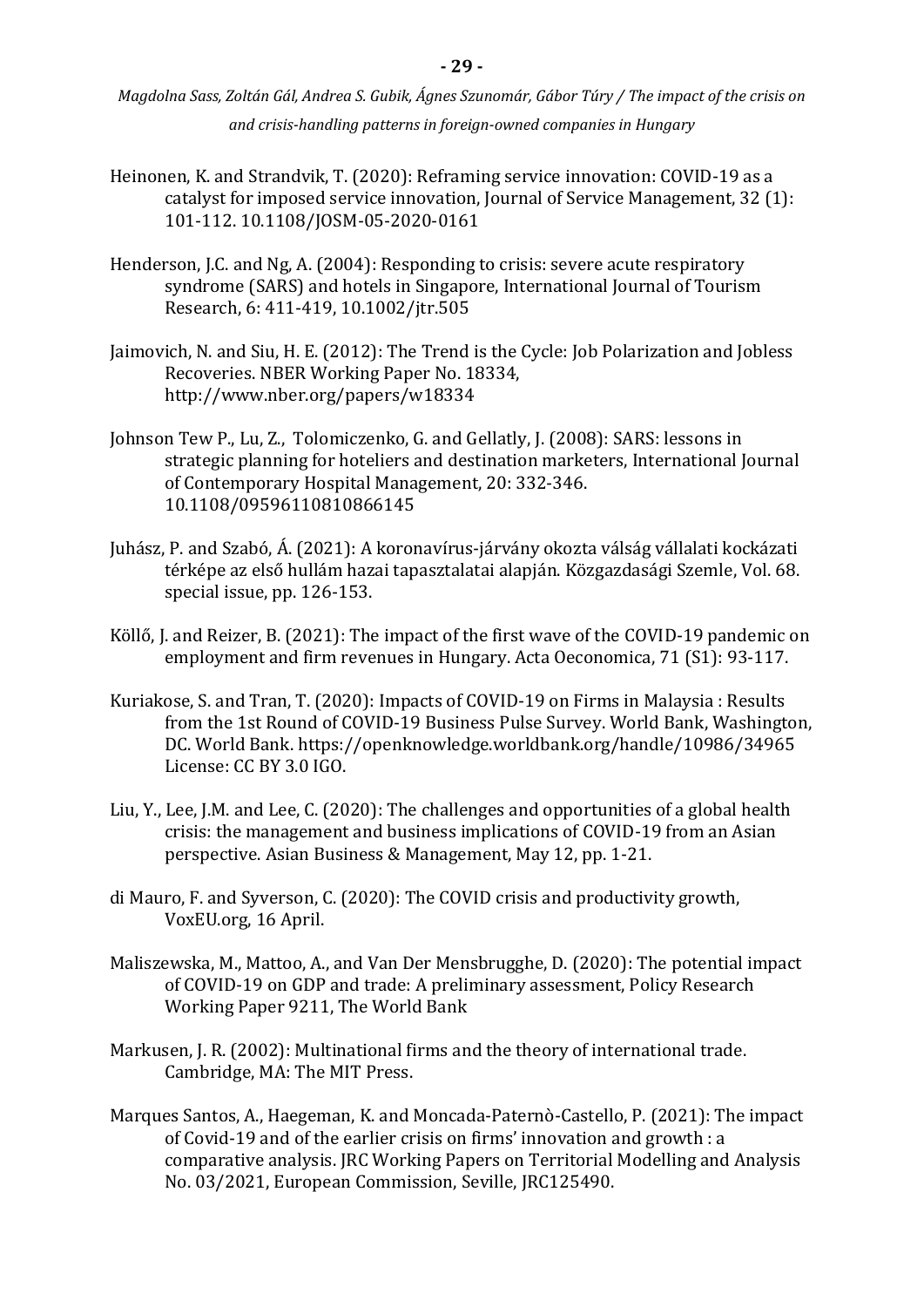- Meyer, B. H., Prescott, B. and Sheng, X. S. (2020): The Impact of the COVID-19 Pandemic on Business Expectations FEDERAL RESERVE BANK o f ATLANTA WORKING PAPER SERIES Working Paper 2020-17a August 2020 (Revised December 2020)
- Mirodout, S. (2020): Resilience versus robustness in global value chains: Some policy implications [3], VoxEU.org, 18 June.
- Mont, O.; Curtis, S.K. and Palgan, Y.V. (2021): Organisational Response Strategies to COVID-19 in the Sharing Economy, Sustainable Production and Consumption, 28: 52-70. ISSN 2352-5509, https://doi.org/10.1016/j.spc.2021.03.025.
- Mysore, M. and Usher, O. (2020): Responding to coronavirus: The minimum viable nerve center, McKinsey & Company, Risk Practice, March. Retrieved from https://www.mckinsey.com/business-functions/risk-and-resilience/ourinsights/responding-to-coronavirus-the-minimum-viable-nerve-center on 20th October, 2021
- Nagy K., Matheika Z. and Palócz, É. (2021): Kopint-Tárki Zrt: Lassú lesz a kilábalás a pandémiás időszakból. Külgazdaság, 3 (4): 21-31.
- Obrenovic, B., Du, J., Godinic, D., Tsoy, D., Aamir, M., Khan, S. and Jakhongirov, I. (2020): "Sustaining enterprise operations and productivity during the COVID-19 pandemic: enterprise effectiveness and sustainability model", Sustainability, 12 (15): 1-27.
- Osuna, V. and García-Pérez, I.J. (2021): Temporary layoffs, short-time work and COVID-19: the case of a dual labour market. Fedea Estudios sobre la Economía Española - 2021/21
- Pató Gáborné Szűcs, B., Dajnoki, K., Kovács, K., Kőműves, Zs. S., Grotte, J., Szabó, Sz., Kunos, I., Metszősy, G., Hegedűs, H., Karácsony, P. and Poór, J. (2021): A HR válasza a koronavírus-járvány által okozott kihívásokra. Vezetéstudomány, 52 (8- 9): 2-17.
- Pla-Barber, J., Villa, C. and Narula, R., (2021): Governance of global value chains after the Covid-19 pandemic: A new wave of regionalization? Business Research Quarterly 2021, 24 (3): 204-213.
- Poulsen, L. S. and Hufbauer, G. C. (2011): Foreign direct investment in times of crisis. Transnational Corporations, 20 (1): 19-38. https://doi.org/10.18356/138883a0 en
- Saurav, A., Kusek P., Kuo R. and Viney, B. (2021): The Impact of COVID 19 on Foreign Investors: Evidence from the Quarterly Global MNE Pulse Survey for the Fourth Quarter of 2020. World Bank Group, March 2021.